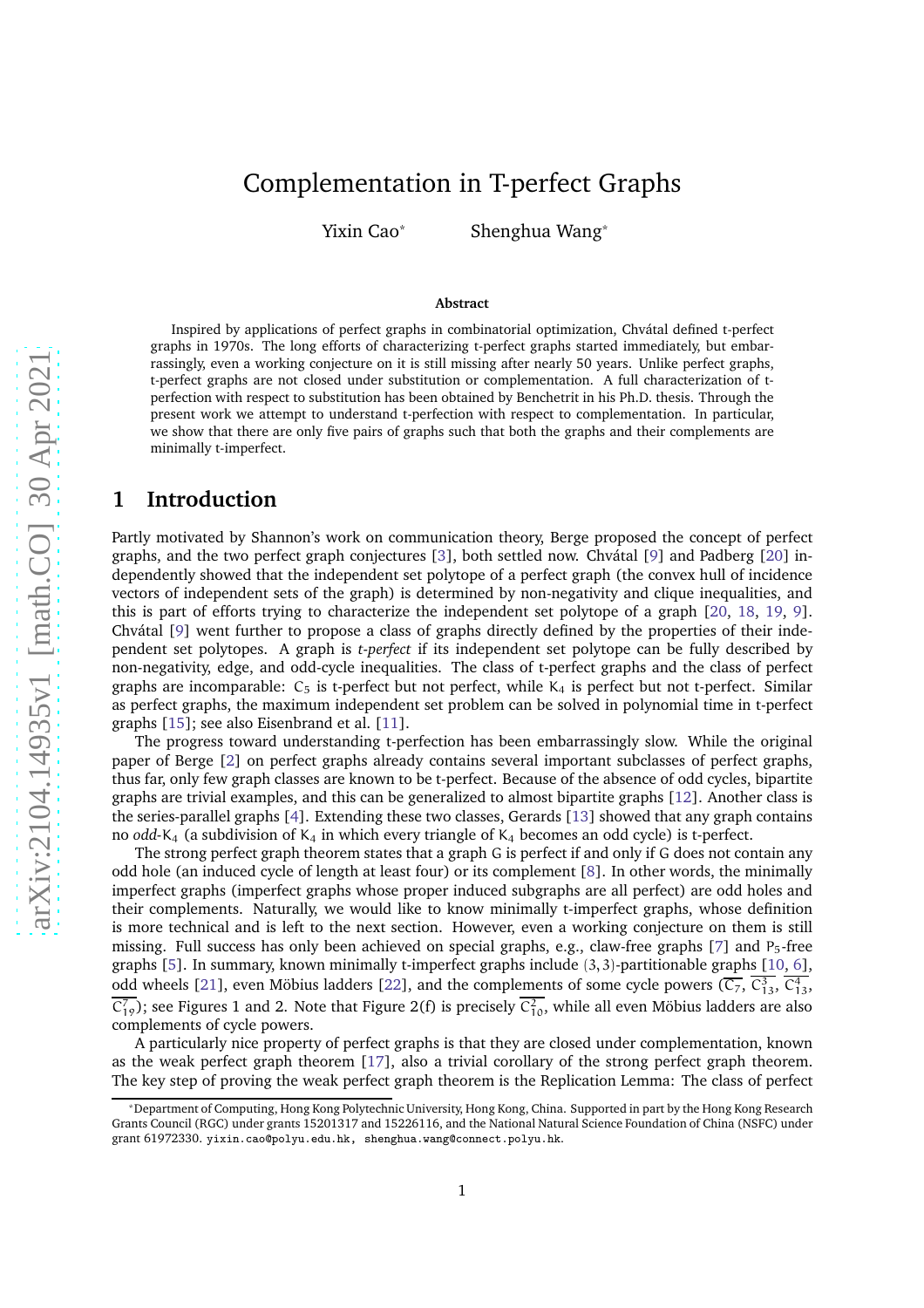<span id="page-1-0"></span>

Figure 1: Some minimally t-imperfect graphs. Shown here are  $W_3$ ,  $W_5$ ,  $M_4$ ,  $M_6$ ,  $\overline{C_7}$ , and  $\overline{C_{10}^2}$ .

<span id="page-1-1"></span>

Figure 2: The (3, 3)-partitionable graphs (the notation will be introduced in Section [2\)](#page-2-0).

graphs is closed under (clique) substitution. As evidenced by  $K_4$ , t-perfection is closed under neither substitution nor complementation, and this may partially explain the difficulty in characterizing t-perfect graphs. Benchetrit [\[1\]](#page-11-10) has fully characterized t-perfection with respect to substitution. The purpose of this paper is to understand t-perfection with respect to complementation. In particular, we want to know whether there exist minimally t-imperfect graphs whose complements are also minimally t-imperfect. If we check Figure [1](#page-1-0) carefully, we may find that with few exceptions,  $(W_3, W_5, W_7, \overline{C_7},$  and  $\overline{C_{10}^2}$ ), the complements of all the others contain a  $K_4$ , hence not minimally t-imperfect graphs. On the other hand, it is quite obvious that the graphs in the second row of Figure [2](#page-1-1) are precisely the complements of those in the first. Our main result is that the ten  $(3,3)$ -partitionable graphs are all the minimally t-imperfect graphs whose complements are also minimally t-imperfect.

<span id="page-1-4"></span>**Theorem 1.** *Let* G *be a minimally t-imperfect graph. The complement of* G *is minimally t-imperfect if and only if* G *is a* (3, 3)*-partitionable graph.*

By the Ramsey theorem, a graph on 18 or more vertices contains a  $K_4$  or its complement. Thus, it suffices to consider graphs of no more than [1](#page-1-2)7 vertices.<sup>1</sup> We start from an easy observation that such a graph contains a 5-hole. Fixing a 5-hole C, we study the connection between C and other vertices, and it turns out that the graph cannot have more than ten vertices. Moreover, all such graphs follow a few simple patterns, and a careful inspection of these patterns leads to the main result. As a byproduct, we characterize all self-complementary t-perfect graphs that are not perfect.

<span id="page-1-3"></span>**Theorem 2.** *Let* G *be a self-complementary graph that is not perfect. Then* G *is t-perfect if and only if* G *is one of the five graphs in Figure [3.](#page-2-1)*

All the other self-complementary t-perfect graphs are perfect. Although there is an infinite number of self-complementary graphs that are perfect, e.g., obtained by the 4-path addition [\[16\]](#page-12-9), almost all

<span id="page-1-2"></span><sup>&</sup>lt;sup>1</sup>However, there are already 12005168 non-isomorphic graphs of 10 vertices (<http://oeis.org/A000088>).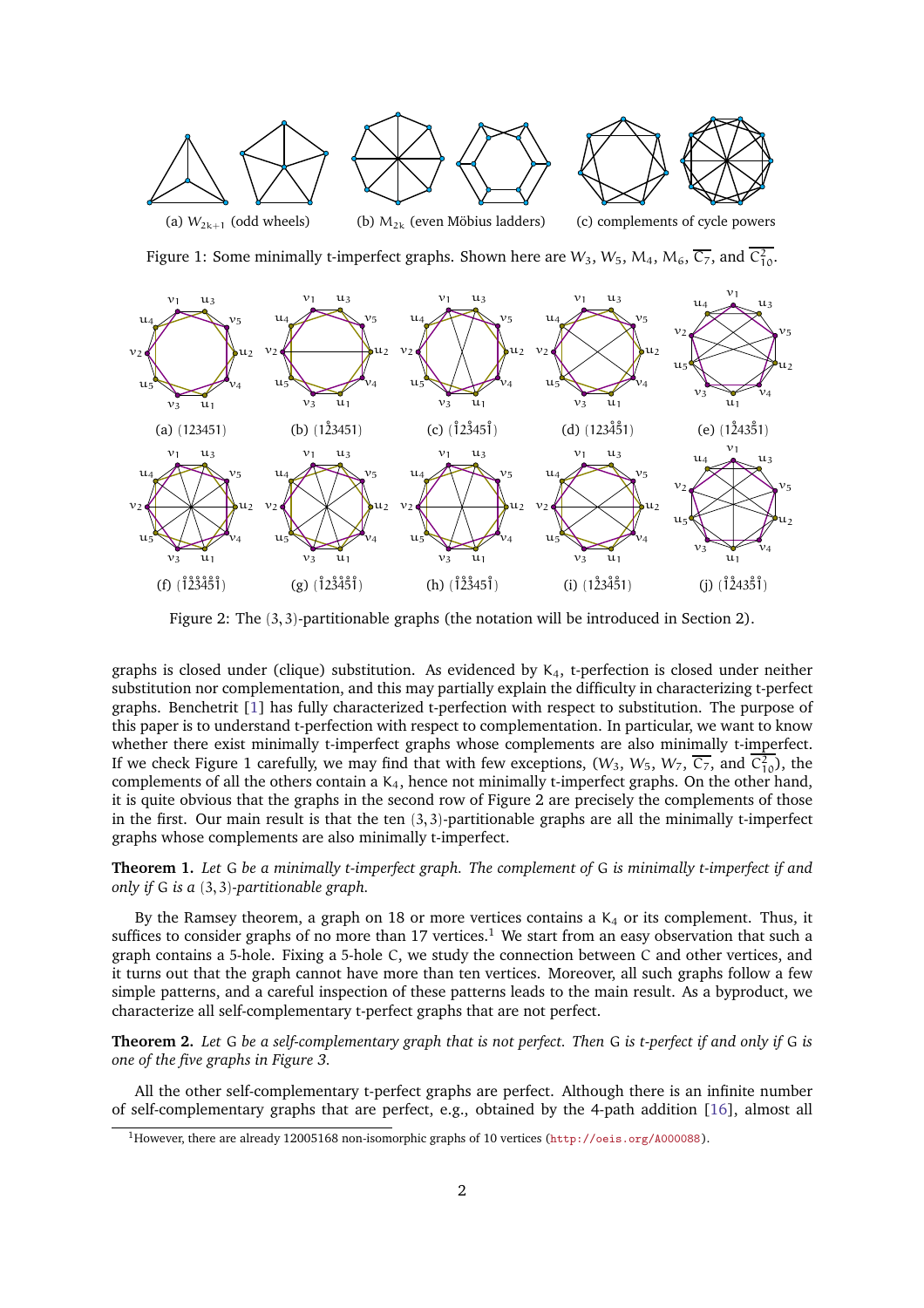<span id="page-2-1"></span>

Figure 3: Self-complementary t-perfect graphs that contain a  $C_5$ , shown by thick lines (the notation will be introduced in Section [2\)](#page-2-0).

of them contain a K4, hence not t-perfect. Indeed, with the same argument by Ramsey theorem, a self-complementary t-perfect graph has at most 17 vertices. We believe the number is very small.

### <span id="page-2-0"></span>**2 Core graphs**

All graphs discussed in this paper are undirected and simple. The vertex set and edge set of a graph G are denoted by, respectively, V(G) and E(G). Throughout the paper, we use n to denote |V(G)|, the *order* of G. The two ends of an edge are *neighbors* of each other, and the number of neighbors of  $v \in V(G)$ , denoted by  $d(v)$ , is its degree. For a subset  $U \subseteq V(G)$ , let G[U] denote the subgraph of G induced by U, whose vertex set is U and whose edge set comprises all the edges whose both ends are in U, and let  $G - U = G[V(G) \setminus U]$ , which is simplified as  $G - v$  if U comprises of a single vertex v. A *clique* is a set of pairwise adjacent vertices, and an *independent set* is a set of vertices that are pairwise nonadjacent. The complement  $\overline{G}$  of a graph G is defined on the same vertex set as G and two distinct vertices of  $\overline{G}$  are adjacent if and only if they are not adjacent in G. Note that a clique of G is an independent set of  $\overline{G}$ . A graph is *almost bipartite* if there is a vertex whose deletion leaves the graph bipartite.

For  $\ell \geq 1$ , we use P<sub> $\ell$ </sub> and K<sub> $\ell$ </sub> to denote the path graph and complete graph, respectively, on  $\ell$  vertices. For ℓ > 3, we use C<sup>ℓ</sup> and W<sup>ℓ</sup> to denote, respectively, the ℓ-cycle and the ℓ*-wheel*, which is obtained from a  $C_{\ell}$  by adding a new vertex and making it adjacent to all vertices on the cycle; note that  $W_3$  is precisely K4. For ℓ > 4, an induced ℓ-cycle is also called an ℓ*-hole*. An ℓ-cycle, ℓ-hole, or ℓ-wheel is *odd* if ℓ is odd. For  $k \geq 1$ , the kth power of  $C_{\ell}$ , denoted by  $C_{\ell}^{k}$ , is obtained from  $C_{\ell}$  by adding an edge between any two vertices of distance at most k. For k  $\geq 2$ , the (2k)th *even Möbius ladder* is  $\overline{C_{4k}^{2k-2}}$ . For integers p, q  $\geq 2$ , a graph G is  $(p, q)$ *-partitionable* if  $n = pq + 1$  and for every vertex  $v \in V(G)$ , the set  $V(G) \setminus \{v\}$  can be partitioned into q independent sets of order p and can be partitioned into p cliques of order q.

The *independent set polytope* of a graph G is the convex hull of the characteristic vectors of all independent sets in G. For a graph G, let P(G) denote the polytope defined by

> $0 \leq x_v \leq 1$  for every vertex  $v \in V(G)$ ,  $x_u + x_v \le 1$  for every edge  $uv \in E(G)$ ,  $x(V(C)) \leqslant \frac{|V(C)|-1}{2}$ 2 for every induced odd cycle C in G.

It is worth pointing out that the last constraints can be imposed on all odd cycles instead of only induced ones, and there would be more constraints, but they determine the same polytope. Since the characteristic vector of every independent set of G is in  $P(G)$ , the independent set polytope of a graph G is contained in P(G), while the other direction is not true in general. A graph G is *t-perfect* if P(G) is precisely the independent set polytope of G. It is not difficult to see that every vector in the independent set polytope of G also satisfies the clique constraints

$$
\sum_{v \in K} x_v \leq 1 \qquad \text{for every clique K of G.}
$$

Since the vector  $(\frac{1}{3}, \frac{1}{3}, \frac{1}{3})^T$  is in P(K<sub>4</sub>) but does not satisfy the clique constraint, K<sub>4</sub> is not t-perfect.

A graph G is *perfect* if neither G nor G contains an odd hole [\[2,](#page-11-3) [8\]](#page-11-5). The independent set polytope of a perfect graph is determined by non-negativity and clique inequalities [\[9,](#page-11-1) [20\]](#page-12-0). If a perfect graph G contains no  $K<sub>4</sub>$ , then every clique of G has order at most three, and hence any clique constraint in G is one of the three in the definition of  $P(G)$ .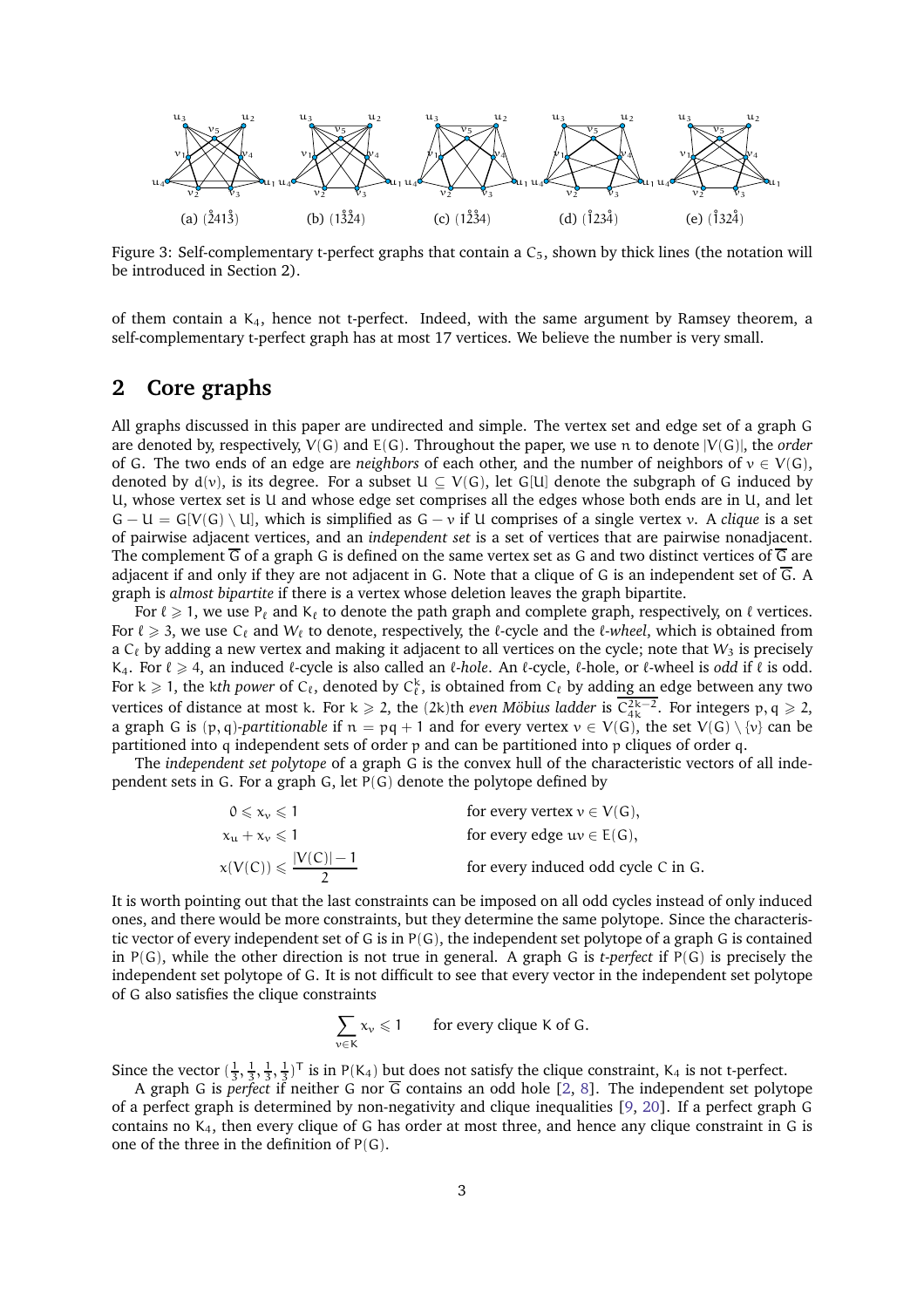#### <span id="page-3-0"></span>**Proposition 3.** *Every* K4*-free perfect graph is t-perfect.*

It is easy to verify that t-perfection is preserved under vertex deletions: For every  $v \in V(G)$ , the polytope P(G−v) is the intersection of P(G) with the face  $x_v = 0$ . Moreover, t-perfection is also preserved under *t-contractions* at a vertex v with N(v) being an independent set—contracting N(v)  $\cup$  {v} into a single vertex [\[14\]](#page-12-10). Any graph H that can be obtained from G by a sequence of vertex deletions and t-contractions is a *t-minor* of G, and H is a *proper t-minor* of G if H has fewer vertices than G. Therefore, t-perfection is closed under taking t-minors. A graph is *minimally t-imperfect* if it is t-imperfect but all its proper t-minors are t-perfect, e.g., K4.

We say that a graph G is a *core graph* if neither G nor its complement contains a t-imperfect graph as a proper t-minor. By definition, any t-minor of a core graph is also a core graph. Moreover, if G is a core graph, then G is either t-perfect or minimally t-imperfect, and so is  $\overline{G}$ ; it is possible that G is t-perfect while  $\overline{G}$  is minimally t-imperfect, e.g., C<sub>7</sub> and  $\overline{C_7}$ . However, there are t-perfect graphs that are not core graphs, e.g.,  $C_9$  and  $\overline{K_5}$ .

#### <span id="page-3-1"></span>**Proposition 4.** *A core graph cannot contain a*  $K_4$  *or its complement as a proper induced subgraph.*

By Proposition [3,](#page-3-0) any  $\{K_4, \overline{K_4}\}$ -free perfect graph is a core graph. Therefore, we focus on core graphs that are not perfect. Such a graph cannot contain an odd hole longer than seven or its complement as a proper induced subgraph.

<span id="page-3-4"></span>**Proposition 5.** Let G be a core graph different from  $C_7$  and  $\overline{C_7}$ . Every odd hole in G is a  $C_5$ . Moreover, if G *is t-imperfect, then* G *contains a* C5*.*

*Proof.* For the first assertion, note that  $\overline{C_7}$  is t-imperfect, so the only core graph that contains  $C_7$  as an induced subgraph is  $C_7$  itself; and for  $k \ge 4$ , the hole  $C_{2k+1}$  contains a  $\overline{K_4}$ . For the second assertion, note that if G does not contain a  $C_5$ , then G is perfect, hence t-perfect by Propositions [3](#page-3-0) and [4.](#page-3-1)

As we will see, 5-holes are pivotal in core graphs. First, every  $C_5$  in a core graph different from  $\overline{W_5}$  is dominating: Every other vertex is adjacent to at least two vertices on it.

<span id="page-3-2"></span>**Lemma 6.** *Let* G *be a core graph different from* W<sup>5</sup> *and its complement. If* G *contains a* 5*-hole* C*, then for every*  $u \in V(G) \setminus V(C)$ *, either* 

- *i)* u *has exactly two neighbors on* C*, and they are consecutive on* C*; or*
- *ii)* u *has exactly three neighbors on* C*, and they are not consecutive on* C*.*

*Proof.* We consider the subgraph G' of G induced by u and the five vertices on C. If u is adjacent to all vertices on C, then G' is a  $W_5$ . Since  $W_5$  is t-imperfect,  $G = G'$ , a contradiction. If u is adjacent to four vertices or three consecutive vertices on C, then K<sub>4</sub> is a proper t-minor of G', with t-contraction at a non-neighbor of u on C. Noting that the complement of C is a  $C_5$ , we end with the same contradictions on  $\overline{G}$  if u has zero or one neighbor on C, or its two neighbors on C are not consecutive.  $\Box$ 

The next proposition further stipulates the relationship between a 5-hole and other vertices in a core graph.

<span id="page-3-3"></span>**Proposition 7.** *In a core graph, every pair of consecutive vertices on a* 5*-hole has at most one common neighbor.*

*Proof.* Let G be a core graph, and let  $v_1v_2v_3v_4v_5$  be a 5-hole in G. Suppose for contradiction that there are two vertices  $x, y \in N(v_2) \cap N(v_3)$ . By Lemma [6,](#page-3-2) neither of x and y is adjacent to  $v_1$  or  $v_4$ . But then dependent on whether they are adjacent, x and y either form a K<sub>4</sub> with {v<sub>2</sub>, v<sub>3</sub>}, or a  $\overline{K_4}$  with {v<sub>1</sub>, v<sub>4</sub>}, both contradicting Proposition [4.](#page-3-1) The same argument applies to other edges on the 5-cycle.  $\Box$ 

As a consequence of Proposition [4](#page-3-1) and Ramsey theorem, a core graph has at most 17 vertices. Propositions [6](#page-3-2) and [7](#page-3-3) together imply a tighter upper bound on those that are not perfect.

<span id="page-3-5"></span>**Corollary 8.** *If a core graph contains a*  $C_5$ , *then it has at most ten vertices.*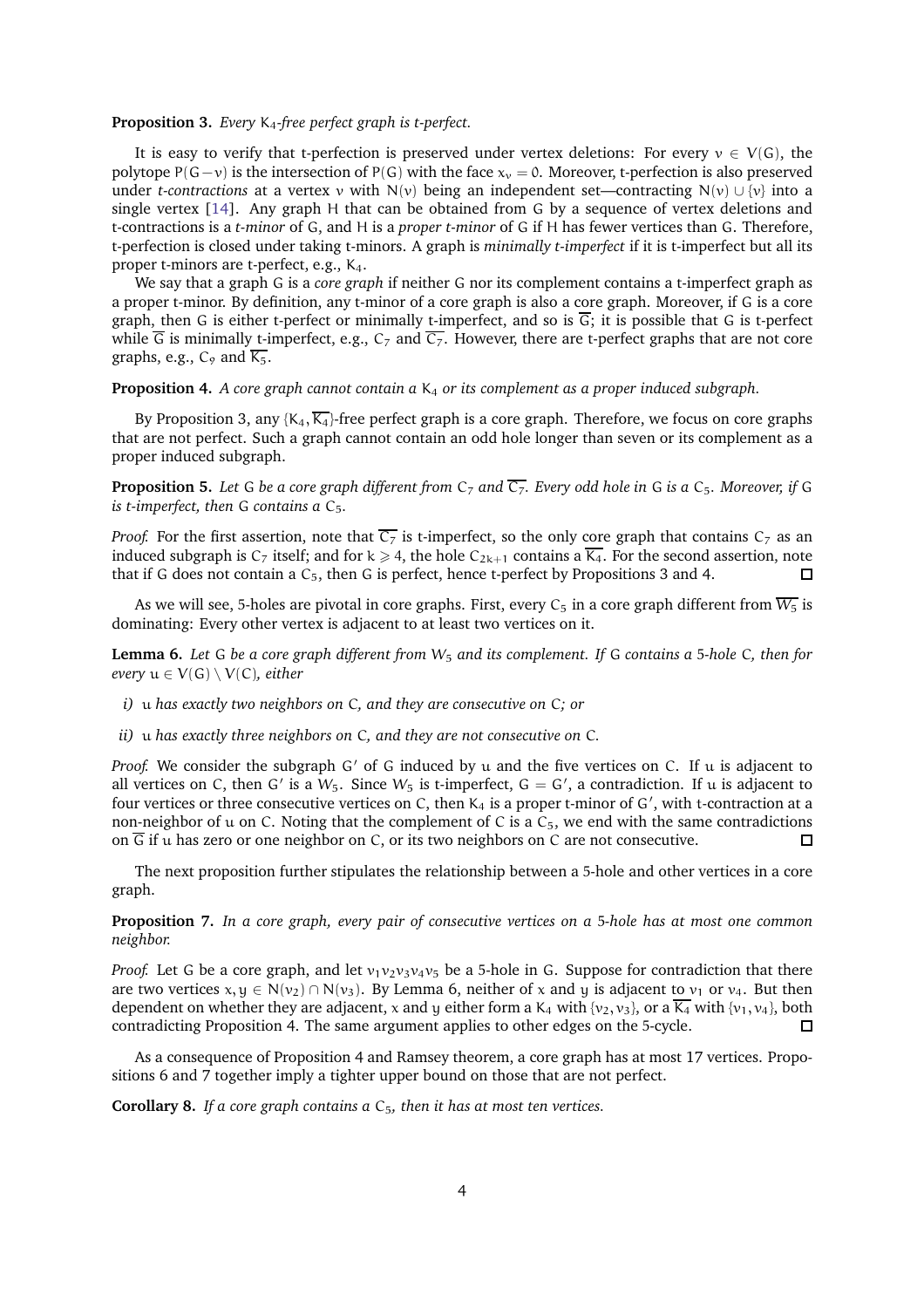Let G be a core graph that contains a 5-hole, and we use the following notations for its vertices and edges, where the indices are always understood as modulo 5. We fix a 5-hole C and number its vertices as  $v_1, \ldots, v_5$  in order, and let  $U = V(G) \setminus V(C)$ . According to Lemma [6,](#page-3-2) each vertex in U is adjacent to two consecutive vertices on C. If a vertex in U is adjacent to  $v_i$  and  $v_{i+1}$ ,  $i = 1, \ldots, 5$ , then we denote it as  $u_{i+3}$ ; by Lemma [7,](#page-3-3) this is well defined. The five edges on C are all the edges among  $v_1, \ldots, v_5$ . For each  $u_i$ , the two edges  $u_i v_{i+2}$  and  $u_i v_{i+3}$  must exist in G. Apart from these  $2|U| + 5$  edges, by Lemma [6,](#page-3-2) the other possible edges are among U or  $u_i v_i$ ,  $i = 1, \ldots, 5$ ; they are called *potential edges*. Shown in Figures [4\(](#page-4-0)a, b) are two *pattern graphs*, from which we can obtain different particular graphs, with different materializations of potential edges. We use (1324) to denote the graph of pattern Figure [4\(](#page-4-0)b) in which U induces a path, with edges  $u_1u_3$ ,  $u_2u_3$ , and  $u_2u_4$ . In case that G[U] is not connected, we use  $\parallel$  to separate its components, e.g., (14 $\parallel$ 23) in Figure [4\(](#page-4-0)d). Moreover, we cap an index i with ◦ to denote the presence of the edge  $u_i v_i$ , e.g., (1324) in Figure [4\(](#page-4-0)c).

<span id="page-4-0"></span>

Figure 4: Two patterns (a, b) and two particular graphs (c, d) of the second pattern. In the patterns, potential edges are depicted as thin green lines, while normal ones as thick black lines; no other edges can exist.

The proof of the following proposition is given in the Appendix.

<span id="page-4-3"></span>**Proposition 9.** *The following graphs are t-perfect:* (12), (1||2<sup>2</sup>), (1||2<sup>2</sup>), (1||23), (31<sup>2</sup>), (1<sup>3</sup>||2<sup>2</sup>),  $(1\|\hat{24})$ ,  $(14\hat{2})$ ,  $(1\|\hat{24})$ ,  $(14\hat{2})$ ,  $(1\|\hat{2}\|_4^4)$ ,  $(124)$ ,  $(124)$ ,  $(13\hat{42})$ ,  $(13\hat{42})$ ,  $(13\hat{42})$ ,  $(13\hat{42})$ ,  $(13\hat{43})$ ,  $(12\hat{314})$ ,  $(23\hat{14})$ ,  $(23\hat{14})$ ,  $(23\hat{14})$ ,  $(23\hat{14})$ ,  $(23$ (1˚432)*,* (˚1˚2˚4˚3˚1)*,* (1˚2˚43)*,* (1˚3˚241)*,* (1˚3˚24)*,* (14k23)*,* (1˚4˚32)*,* (1˚3k˚24)*, and* (˚241˚3)*.*

As easy consequences of Lemma [6,](#page-3-2) we have the following observations on core graphs. Here  $i =$  $1, \ldots, 5.$ 

- <span id="page-4-1"></span>Obs.1) If both  $u_i v_i$  and  $u_{i+1}u_{i+2}$  are in E(G), then at least one of  $u_i u_{i+1}$  and  $u_i u_{i+2}$  is in E(G); otherwise,  $v_{i+4}$  has four neighbors on the 5-cycle  $u_i v_i u_{i+2}u_{i+1}v_{i+3}$ . By symmetry, if both  $u_i v_i$  and  $u_{i-1}u_{i-2}$ are in E(G), then at least one of  $u_iu_{i-2}$  and  $u_iu_{i-1}$  is in E(G).
- <span id="page-4-4"></span>Obs.2) If both  $u_iu_{i+1}$  and  $u_iu_{i+3}$  are in E(G), then at least one of  $u_iv_i$  and  $u_{i+1}u_{i+3}$  is in E(G); otherwise,  $v_{i+3}$  has three consecutive neighbors on the 5-cycle  $u_i u_{i+1} v_{i+4} v_i u_{i+3}$ . By symmetry, if both u<sub>i</sub>u<sub>i−1</sub> and u<sub>i</sub>u<sub>i−3</sub> are in E(G), then at least one of u<sub>i</sub>v<sub>i</sub> and u<sub>i−1</sub>u<sub>i−3</sub> is in E(G).
- <span id="page-4-7"></span>Obs.3) Suppose, all of  $u_{i-2}u_{i-1}$ ,  $u_{i-1}u_{i+1}$ , and  $u_{i+1}u_{i+2}$  are in E(G). If  $u_{i-1}v_{i-1}$  or  $u_{i+1}v_{i+1}$  is in E(G), then at least one of  $u_{i-1}u_{i+2}$ ,  $u_{i-2}u_{i+1}$ , and  $u_{i-2}u_{i+2}$  is in E(G); otherwise,  $v_{i-1}$  or  $v_{i+1}$  has four neighbors on the 5-cycle  $u_{i-2}u_{i-1}u_{i+1}u_{i+2}v_i$ .
- <span id="page-4-2"></span>Obs.4) If  $u_{i-1}u_{i+1} \in E(G)$  and  $u_{i-1}v_{i-1}$ ,  $u_{i+1}v_{i+1} \notin E(G)$ , then  $u_{i+1}u_{i+2}$ ,  $u_{i-1}u_{i-2} \notin E(G)$ , and  $u_iu_{i-1}$ ,  $u_iu_{i+1} \in E(G)$ E(G); otherwise, the neighborhood of  $u_{i-2}$ ,  $u_{i+2}$ , or, respectively,  $u_i$  on the 5-cycle  $u_{i-1}u_{i+1}v_{i-1}v_iv_{i+1}$ does not satisfy Lemma [6.](#page-3-2)
- <span id="page-4-5"></span>Obs.5) If  $u_iu_{i+1} \notin E(G)$  and at least one of  $u_i$  and  $u_{i+1}$  is adjacent to  $u_{i+3}$ , then at most one of  $u_iv_i$ and  $u_{i+1}v_{i+1}$  can be in E(G); otherwise,  $u_{i+3}$  has three consecutive neighbors on the 5-cycle  $u_i v_i v_{i+1} u_{i+1} v_{i+3}$ .
- <span id="page-4-6"></span>Obs.6) If  $u_{i+1}v_{i+1}$  is in E(G) and none of  $u_{i+1}u_{i+2}$ ,  $u_{i+2}u_{i-2}$ , and  $u_{i-1}u_{i-2}$  is in E(G), then  $u_{i+1}u_{i-2}$ ,  $u_{i+2}u_{i-1}$ , and  $u_{i+1}u_{i-1}$  cannot be all present in G; otherwise,  $v_{i+1}$  has four neighbors on the 5-cycle  $u_{i-1}u_{i+2}v_iu_{i-2}u_{i+1}$ . By symmetry, if  $u_{i-1}v_{i-1}$  is in E(G) and none of  $u_{i+1}u_{i+2}$ ,  $u_{i+2}u_{i-2}$ , and  $u_{i-1}u_{i-2}$  is in E(G), then  $u_{i+1}u_{i-2}$ ,  $u_{i+2}u_{i-1}$ , and  $u_{i+1}u_{i-1}$  cannot be all present in G.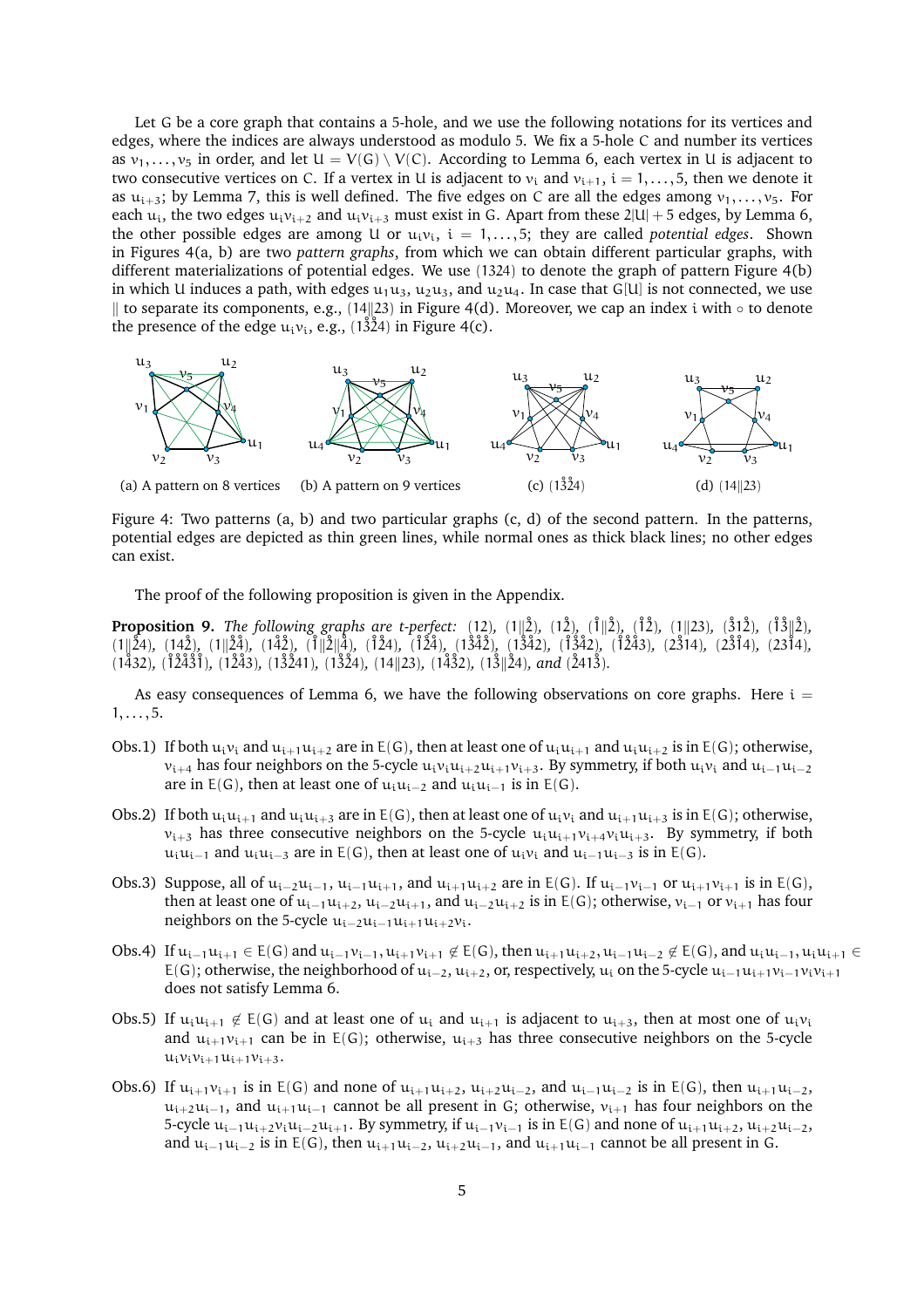<span id="page-5-0"></span>Table 1: Graphs of pattern Figure  $4(a)$ . The columns are for combinations of edges among U; the cases with only  $u_2u_3$  and only  $\{u_1u_3, u_2u_3\}$  are omitted because they are symmetric to respectively,  $u_1u_2$  and  $\{u_1u_2, u_1u_3\}$ . The rows are possible combinations of edges between U and C. The invocation of an observation means that this configuration violates this observation.

|                      | all                                               | $\{u_1u_2, u_1u_3\}$ | $\{u_1u_2, u_2u_3\}$ | $\{u_1u_2\}$    | $\{u_1u_3\}$                |
|----------------------|---------------------------------------------------|----------------------|----------------------|-----------------|-----------------------------|
| all                  | $d(u_1) = 5$                                      | $d(u_1) = 5$         | $d(u_2) = 5$         | Obs.1 $(i = 3)$ | $(\hat{1}\hat{3}  \hat{2})$ |
| $\{u_1v_1, u_2v_2\}$ | $d(u_1) = 5$                                      | $d(u_1) = 5$         | $d(u_2) = 5$         | $d(u_3) = 2$    | $(\hat{1}3  \hat{2})$       |
| $\{u_1v_1, u_3v_3\}$ | $d(u_1) = 5$                                      | $d(u_1) = 5$         | $(\hat{1}2\hat{3})$  | Obs.1 $(i = 3)$ | $d(u_2) = 2$                |
| $\{u_2v_2, u_3v_3\}$ | $d(u_2) = 5$                                      | (312)                | $d(u_2) = 5$         | Obs.1 $(i = 3)$ | $\cong$ (13  2)             |
| $\{u_1v_1\}$         | $d(u_1) = 5$                                      | $d(u_1) = 5$         | $(\hat{1}23)$        | $d(u_3) = 2$    | $d(u_2) = 2$                |
| $\{u_2v_2\}$         | $d(u_2) = 5$                                      | Obs.4 $(i = 2)$      | $d(u_2) = 5$         | $d(u_3) = 2$    | Obs.4 $(i = 2)$             |
| $\{u_3v_3\}$         | $d(u_3) = 5$                                      | (312)                | $\cong$ (123)        | Obs.1 $(i = 3)$ | $d(u_2) = 2$                |
| none                 | $\overline{G} \cong (\hat{1} \ \hat{2}\ \hat{4})$ | Obs.4 $(i = 2)$      | (123)                | $d(u_3) = 2$    | $d(u_2) = 2$                |

All graphs of pattern Figure [4\(](#page-4-0)a) are summarized in Table [1](#page-5-0) and characterized in Lemma [10.](#page-5-1)

<span id="page-5-1"></span>**Lemma 10.** Let G be a core graph of order eight. At least one of G and  $\overline{G}$ 

- *i) is t-perfect; or*
- *ii) has a degree-2 vertex in* U*.*

*Proof.* Note that if the degree of a vertex is five in G, then its degree in  $\overline{G}$  is two. According to Table [1,](#page-5-0) it suffices to show that graphs  $(\hat{1}\hat{3}||\hat{2})$ ,  $(\hat{1}3||\hat{2})$ ,  $(\hat{1}2\hat{3})$ ,  $(\hat{3}1\hat{2})$ ,  $(\hat{1}23)\hat{2}$ ,  $(\hat{1}||\hat{2}||\hat{4})$ , and (123) are t-perfect. We have seen in Proposition [9](#page-4-3) that  $(\hat{1}||2||4)$ ,  $(\hat{3}1\hat{2})$ , and  $(\hat{1}\hat{3}||2)$  are t-perfect. The graph  $(\hat{1}3||2)$  is t-perfect because ( $\hat{1}3\hat{2}$ ) is isomorphic to ( $\hat{2}41\hat{3}$ ) – $u_1$ , and ( $\hat{2}41\hat{3}$ ) is t-perfect. On the other hand, ( $\hat{3}12$ ), ( $\hat{1}23$ ), ( $\hat{1}23$ ), ( $\hat{1}23$ ), ( $\hat{1}23$ ), ( $\hat{1}23$ ), ( $\hat{1}23$ ), ( $\hat{1}23$ and (123) are isomorphic to, respectively,  $(1\dot{2}43\dot{5}1) - (u_1, u_2)$ ,  $(1\dot{2}43\dot{5}1) - (u_3, u_4)$ ,  $(1\dot{2}3451) - (u_1, u_5)$ , and  $(123451) - \{u_1, u_5\}$ , all t-perfect.  $\Box$ 

### <span id="page-5-3"></span>**3 Degree-bounded core graphs of order nine**

According to Propositions [6](#page-3-2) and [7,](#page-3-3) every core graph of order nine is of the pattern in Figure [4\(](#page-4-0)b). Throughout this section, let G denote a core graph of order nine where the degree of every vertex is between three and five. (The reason of imposing degree constraints will become clear shortly.) We consider whether edges  $u_i u_{i+1}$ ,  $i = 1, 2, 3$  are present in G.

<span id="page-5-2"></span>**Proposition 11.** Let G be a degree-bounded core graph on nine vertices. If for all  $i = 1, 2, 3$ , the edge  $u_i u_{i+1}$ *is in* E(G)*, then* G *is an induced subgraph of a* (3, 3)*-partitionable graph.*

*Proof.* We argue first that none of  $u_1u_4$ ,  $u_1u_3$ , and  $u_2u_4$  can be present in G; i.e.,  $u_1u_2u_3u_4$  is an induced path in G. Suppose that  $u_1u_4 \in E(G)$ , then by Obs[.4](#page-4-2) (with  $i = 5$ ), at least one of  $u_4v_4$  and  $u_1v_1$  is in E(G). We may assume that  $u_4v_4 \in E(G)$ , and the other case is symmetric. Since  $\{u_1, u_4, u_2, v_4\}$  is not a clique,  $u_2u_4 \notin E(G)$ . By Obs[.2](#page-4-4) (with  $i = 1$ ),  $u_1v_1 \in E(G)$ , and then since  $\{u_1, u_3, u_4, v_1\}$  is not a clique,  $u_1u_3$  cannot be present. But then G – {v<sub>2</sub>, v<sub>3</sub>} is isomorphic to  $\overline{C_7}$ , a contradiction. Thus,  $u_1u_4 \notin E(G)$ . By Obs[.2](#page-4-4) (with  $i = 2$ ), (noting  $u_1u_2 \in E(G)$ ), the presence of  $u_2u_4$  would imply the presence of  $u_2v_2$ , but then  $d(u_2) = 6$ . Thus,  $u_2u_4 \notin E(G)$ , and by a symmetric argument,  $u_1u_3 \notin E(G)$ .

Now that none of  $u_1u_4$ ,  $u_1u_3$ , and  $u_2u_4$  is present, we consider all possible combinations of edges  $\{u_i v_i \mid i = 1, \ldots, 4\} \cap E(G)$ . If none of them is in  $E(G)$ , then G is isomorphic to (123451) – u<sub>1</sub>. If all of them are in E(G), then G is isomorphic to  $(\hat{1}\hat{2}\hat{3}\hat{4}\hat{5}\hat{1}) - u_1$ . If only one  $u_i v_i$  is in E(G), then G is isomorphic to  $(\hat{1}2\hat{3}45\hat{1}) - u_3$  or  $(123\hat{4}51) - u_4$ . If only one  $u_i v_i$  is absent, then G is isomorphic to  $(\hat{1}2\hat{3}45\hat{1}) - u_4$  or  $(1\hat{2}3\hat{4}51)-u_1$ . Otherwise, exact two of edges  $u_iv_i$  are in E(G), then G is isomorphic to one of  $(\hat{1}2\hat{3}45\hat{1})-u_4$ ,  $(\hat{1}\hat{2}\hat{3}45\hat{1}) - u_1$ ,  $(\hat{1}\hat{2}\hat{3}45\hat{1}) - u_2$ , and  $(123\hat{4}\hat{5}1) - u_2$ .  $\Box$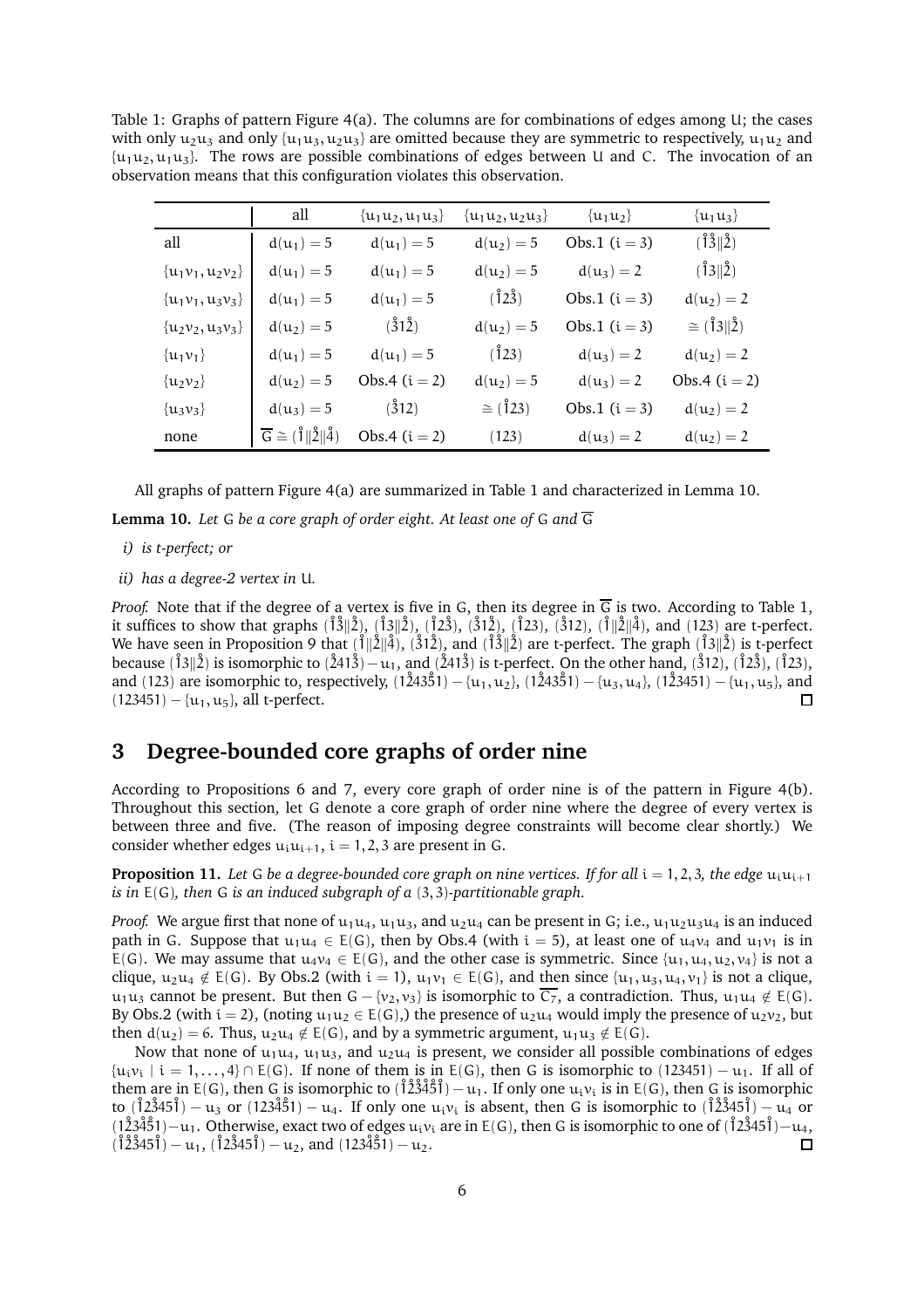In the rest, for at least one of  $i = 1, 2, 3$ , the edge  $u_i u_{i+1}$  is absent from G. In the second case, we assume that both  $u_1u_2$  and  $u_2u_3$  are absent from G; see Figure [5\(](#page-6-0)b).

<span id="page-6-0"></span>

Figure 5: Refined patterns on nine vertices, the potential edges in Figure [4\(](#page-4-0)b) but absent here are emphasized by red dashed lines. (a) all the three edges  $u_1u_2$ ,  $u_2u_3$ , and  $u_3u_4$  are present; (b) both  $u_1u_2$ and  $u_2u_3$  are absent; (c)  $u_2u_3$  is absent but both  $u_1u_2$  and  $u_3u_4$  are present; (d)  $u_1u_2$  is absent but  $u_2u_3$ is present.

#### <span id="page-6-1"></span>**Proposition 12.** *Let* G *be a degree-bounded core graph on nine vertices. If both*  $u_1u_2$  *and*  $u_2u_3$  *are absent from* G, then G is isomorphic to one of  $(1\frac{3}{4})$ ,  $(1\frac{3}{4}2)$ ,  $(1\frac{3}{4}2)$ ,  $(1\frac{3}{24})$ *, and*  $(241\frac{3}{4})$ *.*

*Proof.* We first argue that the edge  $u_1u_3$  must be present. Suppose for contradiction that  $u_1u_3$  is absent. Note that  $u_2v_2 \in E(G)$ , as otherwise  $\{u_1, u_2, u_3, v_2\}$  forms an independent set. The edge  $u_3v_3$  cannot be in E(G), as otherwise  $u_1$  has only one neighbor on the 5-cycle  $u_3v_3v_2u_2v_5$ , contradicting Lemma [6.](#page-3-2) Then  $d(u_3) > 2$  forces  $u_3u_4 \in E(G)$ . By Obs[.1](#page-4-1) (with  $i = 2$ ),  $u_2u_4 \in E(G)$ , and by Obs[.5](#page-4-5) (with  $i = 1$ ),  $u_1v_1 \notin E(G)$ . Since  $d(u_1) > 2$ , the edge  $u_1u_4$  must be present. Now that  $u_3u_4 \in E(G)$  and  $u_1v_1 \notin E(G)$ , Obs[.4](#page-4-2) (with  $i = 5$ ) implies  $u_4v_4 \in E(G)$ . But then  $d(u_4) = 6$ , contradicting that G is degree-bounded.

Now that  $u_1u_3 \in E(G)$ , by Obs[.4](#page-4-2) (with  $i = 2$ ), at least one of  $u_1v_1$  and  $u_3v_3$  is present.

Assume first that  $u_1v_1 \in E(G)$ . By Proposition [4,](#page-3-1) at least one of  $u_3u_4$ ,  $u_2u_4$ , and  $u_3v_3$  is in  $E(G)$ , as otherwise  $\{u_2, u_3, u_4, v_3\}$  forms an independent set. We argue that  $u_3u_4 \in E(G)$ . Suppose for contradiction that  $u_3u_4 \notin E(G)$ . If  $u_2u_4 \in E(G)$ , then by Obs[.5](#page-4-5) (with  $i = 1$ ),  $u_2v_2 \notin E(G)$ ; and by Obs[.6](#page-4-6) (with  $i = 5$ , Obs[.4](#page-4-2) (with  $i = 3$ ), and Obs[.5](#page-4-5) (with  $i = 3$ ),  $u_1u_4 \notin E(G)$ ,  $u_4v_4 \in E(G)$ , and  $u_3v_3 \notin E(G)$ . Then  $u_1v_3v_2u_4u_2v_5u_3$  is a 7-cycle in G, contradicting Proposition [5.](#page-3-4) Thus,  $u_2u_4 \notin E(G)$ , and  $u_3v_3 \in E(G)$ . By Obs[.5](#page-4-5) (with i = 3),  $u_4v_4 \notin E(G)$ . Since  $d(u_4) > 2$ ,  $u_1u_4 \in E(G)$  and by Obs.5 (with i = 1),  $u_2v_2 \notin E(G)$ . But then  $d(u_2) = 2$ , a contradiction. Now that  $u_3u_4 \in E(G)$ , the edge  $u_1u_4$  cannot exist, as otherwise  $\{u_1, u_3, u_4, v_1\}$  forms a clique. By Obs[.2](#page-4-4) (i = 3),  $u_3v_3 \in E(G)$ . If  $u_2v_2 \in E(G)$ , then by Obs[.1](#page-4-1) (with i = 2),  $u_2u_4 \in E(G)$ , which violates Obs[.5](#page-4-5) (with  $i = 1$ ). Since  $d(u_2) > 2$ , the edge  $u_2u_4$  must be present. Obs[.4](#page-4-2) (with i = 3), together with the fact that  $u_2v_2 \notin E(G)$ , implies  $u_4v_4 \in E(G)$ . Thus, G is (1342).

In the rest of the proof,  $u_1v_1 \notin E(G)$  and  $u_3v_3 \in E(G)$ . Since  $d(u_2) > 2$ , at least one of  $u_2v_2$  and  $u_2u_4$  needs to be present. Note that the presence of  $u_2v_2$  implies the presence of  $u_2u_4$ , by Lemma [6](#page-3-2) applied on vertex u<sub>4</sub> and the 5-cycle u<sub>3</sub>v<sub>3</sub>v<sub>2</sub>u<sub>2</sub>v<sub>5</sub>. If u<sub>2</sub>u<sub>4</sub>  $\in$  E(G), but u<sub>2</sub>v<sub>2</sub> is not, then by Obs[.4](#page-4-2) (with  $i = 3$ ,  $u_4v_4 \in E(G)$ . The edge  $u_3u_4$  is in  $E(G)$ , as otherwise  $u_1$  has three consecutive neighbors on the 5-cycle  $u_3v_3v_4u_4v_1$ , contradicting Lemma [6.](#page-3-2) Since  $d(u_4) < 6$ , the edge  $u_1u_4$  cannot be present. Then G is  $(1342)$ . Now that both  $u_2u_4$  and  $u_2v_2$  are present, the only potential edges that have not been excluded are  $u_4v_4$ ,  $u_3u_4$ , and  $u_1u_4$ . Note that the presence of  $u_3u_4$  implies the presence of  $u_4v_4$ ; otherwise, by Obs[.4](#page-4-2) (with  $i = 5$ ),  $u_1u_4 \notin E(G)$ , but then  $v_3$  has three consecutive neighbors on the 5-cycle  $u_1v_4u_2u_4u_3$ , contradicting Lemma [6.](#page-3-2)

- If none of  $u_4v_4$ ,  $u_3u_4$ , and  $u_1u_4$  is present, then G is (1\3\{\digma{2}4}.
- If  $u_1u_4$  is in E(G) but  $u_4v_4$  and  $u_3u_4$  are not, then G is (2413).
- Otherwise, we must have  $u_4v_4 \in E(G)$ . Then  $u_3u_4$  must be present as well, as otherwise  $u_3v_3v_4u_4v_1$ is a 5-cycle on which  $u_1$  has three consecutive neighbors, contradicting Lemma [6.](#page-3-2) Since  $d(u_4) < 6$ , the edge  $u_1u_4$  cannot be present, and G is (1342).  $\Box$

Note that it is symmetric to Proposition [12](#page-6-1) if both  $u_2u_3$  and  $u_3u_4$  are absent. Next we consider the situation that  $u_2u_3$  is absent but both  $u_1u_2$  and  $u_3u_4$  are present; see Figure [5\(](#page-6-0)c).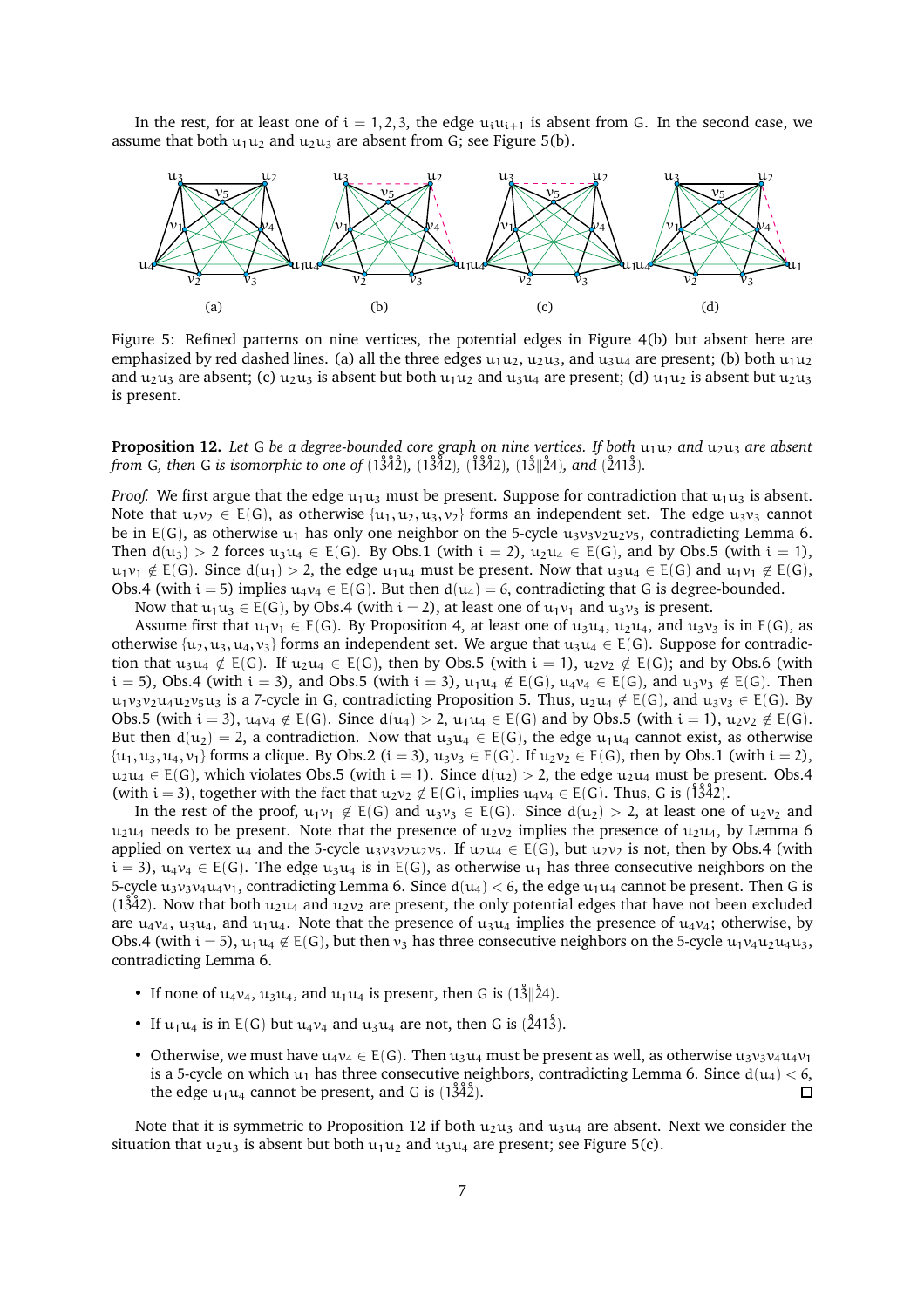**Proposition 13.** Let G be a degree-bounded core graph on nine vertices. If both  $u_1u_2$  and  $u_3u_4$  are in  $E(G)$ *but*  $u_2u_3$  *is not, then* G *is isomorphic to one of* ( $1\overline{243}$ ,  $(1\overline{243}$ )<sup>2</sup>, ( $1\overline{243}$ <sup>5</sup>)<sup>1</sup>) −  $u_7$ , *and* ( $1\overline{1243}$ 5<sup>2</sup>)<sup>1</sup>) −  $u_7$ .

*Proof.* We start by arguing that  $u_1u_4$  is absent, and at least one of  $u_2v_2$  and  $u_3v_3$  is present. Suppose for contradiction that  $u_1u_4 \in E(G)$ . By Obs[.4](#page-4-2) (with  $i = 5$ ), at least one of  $u_4v_4$  and  $u_1v_1$  is in E(G). If  $u_4v_4$  is in E(G) but  $u_1v_1$  is not, then by Obs[.2](#page-4-4) (with  $i = 1$ ),  $u_2u_4 \in E(G)$ ; then  $d(u_4) = 6$ , a contradiction. A symmetric argument applies if  $u_1v_1$  is in E(G) but  $u_4v_4$  is not. Now that both  $u_1v_1$  and  $u_4v_4$  are in E(G), neither of  $u_1u_3$  and  $u_2u_4$  can be in E(G), as otherwise  $\{u_3, u_1, u_4, v_1\}$  or, respectively,  $\{u_1, u_4, u_2, v_4\}$ forms a clique. But then  $v_4$  has four neighbors on the 5-cycle  $u_1u_4u_3v_5u_2$ , contradicting Lemma [6.](#page-3-2) In the rest,  $u_1u_4 \notin E(G)$ . For  $u_2v_2$  and  $u_3v_3$ , if both of them are absent, then by Obs[.2](#page-4-4) (with  $i = 3$ ),  $u_1u_3$  has to be absent as well (note that  $u_3u_4$  is in E(G) while  $u_3v_3$  and  $u_1u_4$  are absent). By a symmetric argument, the edge  $u_2u_4$  is also absent. But then  $u_1v_3v_2u_4u_3v_5u_2$  is a 7-cycle in G, contradicting Proposition [5.](#page-3-4)

Since  $u_2v_2$  and  $u_3v_3$  are symmetric, it suffices to consider  $u_2v_2 \in E(G)$ . By Obs[.1](#page-4-1) (with  $i = 2$ ),  $u_2u_4 \in E(G)$ . If none of the remaining undecided potential edges,  $u_1v_1$ ,  $u_3v_3$ ,  $u_4v_4$ , and  $u_1u_3$ , is in  $E(G)$ , then G is isomorphic to  $(1\overline{2}43\overline{5}1) - u_2$ . If  $u_1u_3 \in E(G)$ , then by Obs[.2](#page-4-4) (with  $i = 3$ ),  $u_3v_3 \in E(G)$ . The edge  $u_1v_1$  is in E(G), as otherwise  $u_4$  has four neighbors on the 5-cycle  $u_1u_3v_1v_2u_2$ , contradicting Lemma [6.](#page-3-2) A symmetric argument enables us conclude that  $u_4v_4 \in E(G)$ . Then G is ( $\check{1}\check{2}\check{4}\check{3}\check{3}$ ). Now that  $u_1u_3 \notin E(G)$ , which implies  $u_3v_3$  is not in E(G) either, as otherwise,  $u_1u_2$  is in E(G) but neither of  $u_2u_3$  and  $u_1u_3$  is, contracting Obs[.1](#page-4-1) (with i = 3). If  $u_1v_1$  is in E(G) but  $u_4v_4$  is not, then G is isomorphic to  $(\hat{1}\hat{2}43\hat{5}\hat{1}) - u_5$ ; if  $u_4v_4$  is in E(G) but  $u_1v_1$  is not, then G is (12<sup>4</sup>3); otherwise, both  $u_1v_1$  and  $u_4v_4$  are in E(G), and G is  $(1243)$ .  $\Box$ 

In the last case,  $u_2u_3$  is in E(G), but at least one of  $u_1u_2$  and  $u_3u_4$  is not. We may assume without loss of generality that  $u_1u_2$  is absent; see Figure [5\(](#page-6-0)d).

<span id="page-7-0"></span>**Proposition 14.** Let G be a degree-bounded core graph on nine vertices. If  $u_2u_3$  is in  $E(G)$  but  $u_1u_2$  is not, *then* G *is isomorphic to one of* (2314), (2314), (2314), (1432), (13241), (1324), (14||23), (1432), (124351) − u<sub>3</sub>,  $(1\angle 43\angle 51) - u_3$ , and  $(1\angle 243\angle 51) - u_1$ .

*Proof.* Consider first that  $u_3u_4$  is in E(G). We argue that neither of  $u_1v_1$  and  $u_1u_3$  cannot be present. If  $u_1v_1$  is in E(G), then by Obs[.1](#page-4-1) (with  $i = 1$ ),  $u_1u_3 \in E(G)$ . As a result,  $u_1u_4 \notin E(G)$ , as otherwise  $\{u_1, u_3, u_4, v_1\}$  is a clique. But then  $u_3v_3 \in E(G)$  by Obs[.2](#page-4-4) (with  $i = 3$ ), and  $d(u_3) = 6$ , a contradiction. Likewise, the existence of u<sub>1</sub>u<sub>3</sub> would force u<sub>3</sub>v<sub>3</sub>  $\in$  E(G) by Obs[.4](#page-4-2) (with i = 2), then d(u<sub>3</sub>) = 6. Now  $u_1$  is adjacent to neither of  $u_3$  and  $v_1$ , the edge  $u_1u_4$  must be present to avoid  $d(u_1) > 2$ . Moreover,  $u_4v_4 \in E(G)$  by Obs[.4](#page-4-2) (with  $i = 5$ ), and then from  $d(u_4) < 6$  it can be inferred  $u_2u_4 \notin E(G)$ . If neither of the undecided potential edges,  $u_2v_2$  and  $u_3v_3$ , is present, then G is (1432); if only  $u_2v_2$  is present, then G is isomorphic to  $(1\hat{2}43\hat{5}1) - u_3$ ; if only  $u_3v_3$  is present, then G is  $(1\hat{4}3\hat{2})$ ; otherwise, both are present, and G is isomorphic to  $(\hat{1}\hat{2}43\hat{5}\hat{1}) - u_3$ .

In the rest,  $u_3u_4$  is not in E(G). We consider the potential edges incident to  $u_1$  and  $u_4$ ; note that their degrees are at least three. By Obs[.1](#page-4-1) (with  $i = 1$ ), the presence of  $u_1v_1$  implies the existence of  $u_1u_3$ ; likewise,  $u_4v_4$  implies  $u_2u_4 \in E(G)$ .

- Case 1,  $u_1v_1$  is in E(G). Note that if  $u_2u_4$  is in E(G), then  $u_4v_4$  must be in E(G) as well; otherwise  $u_2v_2 \in E(G)$  by Obs[.4](#page-4-2) (with i = 3), contradicting Obs[.5](#page-4-5) (with i = 1). First, if  $u_4v_4 \in E(G)$ , then by Obs[.5](#page-4-5) (with  $i = 1$ ),  $u_2v_2 \notin E(G)$ . A symmetric argument implies  $u_3v_3 \notin E(G)$ . Note that  $u_1u_4 \notin E(G)$ , as otherwise G – {v<sub>2</sub>, v<sub>3</sub>} is isomorphic to  $\overline{C_7}$ . Then G is isomorphic to (124351) –  $u_1$ . Second, if  $u_1u_4$  is in E(G) but  $u_4v_4$  and  $u_2u_4$  are not, then by Obs[.5](#page-4-5) (with  $i = 1$ ),  $u_2v_2 \notin E(G)$ . Dependent on whether  $u_3v_3$  is present or not, G is either (23<sup>†</sup>4) or (23<sup>†</sup>4).
- Case 2,  $u_4v_4$  is in  $E(G)$ . It is symmetric to case 1.
- Case 3,  $u_1u_3$  is in E(G) but  $u_1v_1$  and  $u_4v_4$  are not. By Obs[.4](#page-4-2) (with  $i = 2$ ),  $u_3v_3 \in E(G)$ . If  $u_2u_4$  is in E(G), then by Obs[.4](#page-4-2) (with  $i = 3$ ),  $u_2v_2 \in E(G)$ . Dependent on whether  $u_1u_4$  is in E(G) or not, G is either (1324) or (13241). If  $u_1u_4$  is in E(G) but  $u_2u_4$  is not, then  $u_2v_2 \notin E(G)$ , as otherwise  $u_2u_3u_1u_4v_2$  is a 5-cycle, on which  $v_4$  has two non-consecutive neighbors, contradicting Lemma [6.](#page-3-2) Then G is  $(2314)$ .
- Case 4,  $u_2u_4$  is in  $E(G)$  but  $u_1v_1$  and  $u_4v_4$  are not. It is symmetric to case 3.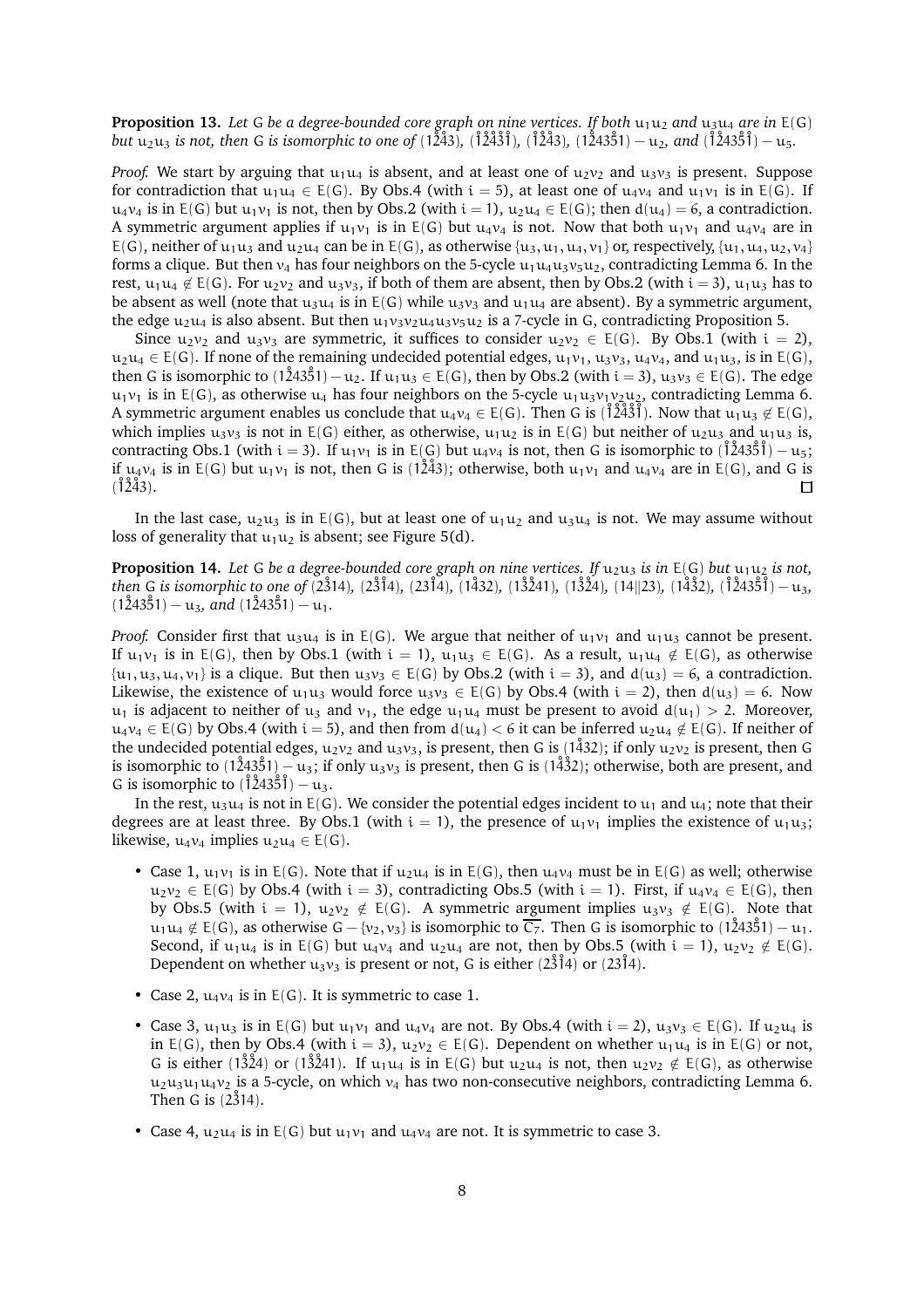Now that all of  $u_1v_1$ ,  $u_4v_4$ ,  $u_1u_3$ , and  $u_2u_4$  are absent, the edge  $u_1u_4$  must be present to ensure  $d(u_1) > 2$ . Then  $u_3v_3 \notin E(G)$ , as otherwise  $u_2$  has only one neighbor on the 5-cycle  $u_1u_4v_1u_3v_3$ , contradicting Lemma [6.](#page-3-2) A symmetric argument implies  $u_2v_2 \notin E(G)$ . Thus, G is (14||23).  $\Box$ 

By Propositions [11](#page-5-2)[–14,](#page-7-0) a degree-bounded core graph of order nine is one of  $(1\overset{3}{2}\overset{3}{4}2)$ ,  $(1\overset{3}{3}\overset{4}{4}2)$ ,  $(1\overset{3}{3}\overset{4}{4}2)$ ,  $(1243)$ ,  $(12431)$ ,  $(1243)$ ,  $(1324)$ ,  $(13241)$ ,  $(2314)$ ,  $(2314)$ ,  $(2314)$ ,  $(2413)$ ,  $(1432)$ ,  $(14||23)$ ,  $(14||23)$ ,  $(13||24)$ , or a proper induced subgraph of a (3, 3)-partitionable graph.

<span id="page-8-0"></span>**Lemma 15.** *All degree-bounded core graphs of order nine are t-perfect. Only* (˚12˚345˚1) − u2*,* (123˚4˚51) − u2*,*  $(1\hat{2}43\hat{5}1) - u_1$ ,  $(1\hat{3}\hat{2}4)$ , and  $(\hat{2}41\hat{3})$  *of them are self-complementary graphs.* 

We are now ready to prove Theorem [2.](#page-1-3)

*Proof of Theorem [2.](#page-1-3)* The sufficiency is quite obvious. One may easily verify that  $C_5$ ,  $(\hat{2}41\hat{3})$ ,  $(1\hat{3}\hat{2}4)$ ,  $(1\hat{2}\hat{3}4)$ ,  $(1234)$ , and  $(1324)$  are all self-complementary. Since all of them contain a C<sub>5</sub>, they are not perfect. We have seen that  $(241\bar{3})$  and  $(13\bar{2}4)$  are t-perfect; on the other hand,  $(123\bar{4})$ ,  $(123\bar{4})$ , and  $(132\bar{4})$  are isomorphic to (123 $\frac{3}{5}$ 1) – u<sub>2</sub>, (123 $\frac{3}{5}$ ) – u<sub>2</sub>, and (12 $\frac{3}{5}$ 1) – u<sub>1</sub> respectively, hence t-perfect as well.

For the necessity, suppose that G is a self-complementary t-perfect graph and not perfect. Since both G and  $\overline{G}$  are t-perfect, G is a core graph. By Corollary [8,](#page-3-5)  $5 \le n \le 10$ . Since the order of a selfcomplementary graph is either 4k or  $4k + 1$  for some  $k \ge 0$ , we can have  $n \in \{5, 8, 9\}$ . Since G is not perfect, it contains an odd hole, and by Proposition [5,](#page-3-4) every odd hole in G is a 5-cycle. If  $n = 5$ , then G is  $C_5$ .

If  $n = 9$ , then G is of pattern Fig. [4\(](#page-4-0)b). We argue that G is degree bounded. Every vertex in C has degree at least three and at most five. Suppose that one vertex  $u \in U$  has degree two, then it is not adjacent to any other vertex in U. But then the degree of u in  $\overline{G}$  is six; thus there is a degree-6 vertex, which has to be in U. But then we have a vertex in U that is nonadjacent to others in U, and another vertex in U that is adjacent to all of the others in U, a contradiction. By Lem. [15,](#page-8-0) G is one of  $(1234)$ ,  $(241\overline{3})$ ,  $(132\overline{4})$ ,  $(12\overline{3}4)$ , and  $(13\overline{2}4)$ .

It remains to show that there is no graph of order 8 satisfying the conditions. Let G be a core graph of order 8. We may assume that the indices for the three vertices in U are not consecutive: If G is of pattern Figure [4\(](#page-4-0)a), then we can consider its complement. (With different choices of 5-cycles, a core graph may be of more than one patterns.) If there is a vertex x of degree 2, then  $x \in U$ , and the two neighbors of x are adjacent. Then in  $\overline{G}$ , every vertex in U has degree at least three, which means x is mapped to a vertex y in C. However, if y has degree two, then its two neighbors are not adjacent in  $\overline{G}$ , a contradiction. Therefore, the minimum degree is at least three, and since G is self-complementary, the maximum degree is at most four. By Lemma [10,](#page-5-1) G can only be one of  $(\frac{3}{13}||\frac{3}{2}), (\frac{3}{12}, (\frac{3}{12}), (\frac{3}{12}), (\frac{3}{12})$ ,  $(\frac{3}{12}, (\frac{3}{12}), (\frac{3}{12}, \frac{3}{12})$  $(\hat{3}12)$ ,  $(\hat{1}||\hat{2}||\hat{4})$ , and (123), but none of them is self-complementary.  $\Box$ 

### **4 Proof of Theorem [1](#page-1-4)**

Bruhn and Stein [\[6\]](#page-11-9) showed that the  $(3, 3)$ -partitionable graphs are minimally t-imperfect.<sup>[2](#page-8-1)</sup> Therefore, we only need to show the sufficiency in Theorem [1.](#page-1-4) We say that a clique K of a connected graph G is a *clique separator* of G if G − K is not connected.

<span id="page-8-2"></span>Lemma 16 (Chvátal [\[9\]](#page-11-1), Gerards [\[14\]](#page-12-10)). *No minimally t-imperfect graph contains a clique separator.* 

Throughout this section, we assume that both G and its complement  $\overline{G}$  are minimally t-imperfect graphs. By Lemma [16,](#page-8-2) neither G nor  $\overline{G}$  can have a clique separator. Thus, for each vertex  $u \in U$ , we have

<span id="page-8-3"></span>
$$
2 < d(u) < n-3. \tag{1}
$$

Note that if  $d(u) = n - 3$ , then u has two neighbors in  $\overline{G}$ , which is a clique separator.

Note that G is a core graph. By Proposition [5](#page-3-4) and Corollary [8,](#page-3-5) the order of G is between five and ten. Recall that every almost bipartite graph, which contains a vertex whose deletion leaves the graph bipartite, is t-perfect [\[12\]](#page-12-4). The only core graph of order five is  $C_5$ . Both core graphs of order six, (1)

<span id="page-8-1"></span> $^2$ They showed that those containing C $_{10}^2$  are minimally t-imperfect, while (12̊435̊1) and (1̊2̊435̊1̊), which are complements to each other, are referred to an unpublished manuscript or Bruhn. For the sake of completeness, we provide a proof at the appendix.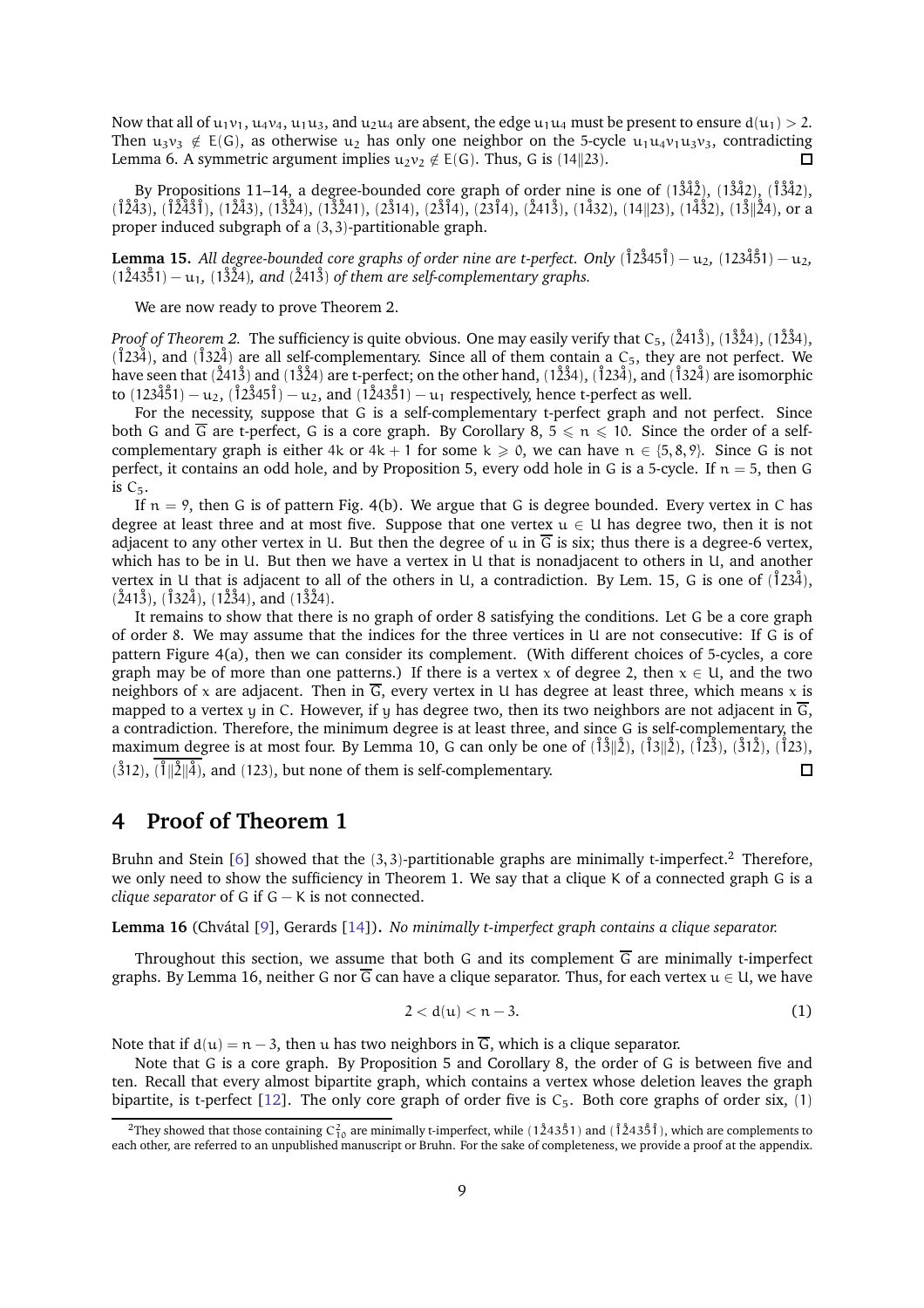and ( $\hat{1}$ ), are almost bipartite, e.g., removing  $v_3$ . There are 16 core graphs of order seven, (12), ( $\hat{1}$ 2), ( $\hat{1}$ 2),  $(\hat{12})$ ,  $(1||2)$ ,  $(\hat{1}||2)$ ,  $(\hat{1}||2)$ ,  $(\hat{1}||2)$ , and their complements. All the listed eight graphs become bipartite after removing  $v_4$ , hence almost bipartite. By Lemma [10](#page-5-1) and the degree requirements [\(1\)](#page-8-3), G cannot have order eight either. Likewise, by Lemma [15,](#page-8-0) all core graphs of order nine satisfying [\(1\)](#page-8-3) are t-perfect. Therefore, we are only left with  $n = 10$ .

In the rest of this section, the order of G is ten. Our analysis is based on whether (123451) is a (not necessarily induced) subgraph of G. The arguments here are somewhat similar to that in Section [3.](#page-5-3) Let us start with an easy case, where all the five edges  $u_i u_{i+1}$  for  $i = 1, \ldots, 5$  are in  $E(G)$ ; see Figure [6\(](#page-9-0)a). Recall that all the indices are understood as modulo 5.

<span id="page-9-0"></span>

Figure 6: (a) All the five edges  $u_iu_{i+1}$  for  $i = 1, ..., 5$  are present; (b) both  $u_2u_3$  and  $u_3u_4$  are absent while  $u_2u_4$  is present; (c) all the edges among  $u_2, u_3, u_4$  are absent; (d)  $u_1u_2$  is absent, while only  $u_2u_3$ and  $u_1u_5$  are present.

<span id="page-9-2"></span>**Proposition 17.** *If for all*  $i = 1, \ldots, 5$ *, the edge*  $u_i u_{i+1}$  *is in*  $E(G)$ *, then* G *is one of the* (3,3)*-partitionable graphs.*

*Proof.* We first argue that U induces a cycle. Suppose for contradiction that  $u_1u_3$  is present. By Obs[.4](#page-4-2) (with i = 2), at least one of  $u_1v_1$  and  $u_3v_3$  is in E(G). Since they are symmetric, we consider  $u_1v_1 \in E(G)$ . Since  $\{u_1, u_3, u_4, v_1\}$  is not a clique,  $u_1u_4 \notin E(G)$ . Then by Obs[.2](#page-4-4) (with  $i = 3$ ),  $u_3v_3 \in E(G)$ , and since  $\{u_1, u_3, u_5, v_3\}$  is not a clique,  $u_3u_5 \notin E(G)$ . But then  $G - \{v_4, v_5, u_2\}$  is isomorphic to  $\overline{C_7}$ , and G is not minimally t-imperfect.

Now that G[U] is a  $C_5$ , dependent on the combination of edges  $u_i v_i$ ,  $i = 1, \ldots, 5$ , we are in one of the (3, 3)-partitionable graphs that contain (123451).  $\Box$ 

The following two propositions deal with the case where for some  $i = 1, \ldots, 5$ , both edges  $u_i u_{i-1}$ and  $u_iu_{i+1}$  are absent, Proposition [18](#page-9-1) for  $u_{i-1}u_{i+1}$  being present, and Proposition [19](#page-10-0) for otherwise; see Figure [6\(](#page-9-0)b, c).

<span id="page-9-1"></span>**Proposition 18.** *Let*  $i = 1, \ldots, 5$ *. If neither*  $u_i u_{i-1}$  *nor*  $u_i u_{i+1}$  *is in* E(G)*, then*  $u_{i-1} u_{i+1}$  *cannot be in* E(G) *either.*

*Proof.* Assume without loss of generality  $i = 3$ ; i.e., both  $u_2u_3$  and  $u_3u_4$  are absent, and we show by contradiction that  $u_2u_4$  cannot be in E(G). By Obs[.4](#page-4-2) (with  $i = 3$ ), at least one of  $u_2v_2$  and  $u_4v_4$  is in E(G). Since they are symmetric, we may consider  $u_2v_2 \in E(G)$ .

Suppose that  $u_4u_5 \in E(G)$ . Then  $u_2u_5 \notin E(G)$ , as otherwise,  $\{u_2, u_4, u_5, v_2\}$  is a K<sub>4</sub>. By Obs[.2](#page-4-4) (with  $i = 4$ ),  $u_4v_4 \in E(G)$ . If  $u_1u_2 \in E(G)$ , then  $u_1u_4 \notin E(G)$  because  $\{u_2, u_1, u_4, v_4\}$  cannot be a K<sub>4</sub>; by Obs[.3](#page-4-7) (with  $i = 3$ ),  $u_1u_5 \in E(G)$ , but then  $G - {u_3, v_1, v_5}$  is a  $\overline{C_7}$ , a contradiction to Proposition [5.](#page-3-4) Now that  $u_1u_2 \notin E(G)$ . The edge  $u_1u_5$  is not in E(G), as otherwise  $u_2v_2$  is in E(G) and both  $u_1u_2$  and  $u_2u_5$  are not, a contradiction to Obs[.1](#page-4-1) (with i = 2). By Obs[.5](#page-4-5) (with i = 1),  $u_1v_1$  cannot be in  $E(G)$  either. The set  $\{u_2, u_1, u_5, v_1\}$  is an independent set in G, a contradiction. In the rest,  $u_4u_5 \notin E(G)$ .

Suppose  $u_3u_5 \in E(G)$ . By Obs[.5](#page-4-5) (with  $i = 2$ ),  $u_3v_3 \notin E(G)$ . Further, By Obs[.6,](#page-4-6) [4,](#page-4-2) and [5](#page-4-5) (with  $i = 1$ ,  $i = 4$ , and  $i = 4$  respectively),  $u_2u_5 \notin E(G)$ ,  $u_5v_5 \in E(G)$ , and  $u_4v_4 \notin E(G)$ . Hence,  $u_2v_4v_3u_5u_3v_1u_4$  is a 7-cycle in G, contradicting Proposition [5.](#page-3-4) Thus,  $u_3u_5 \notin E(G)$ .

Suppose  $u_4v_4 \in E(G)$ . By Obs[.5](#page-4-5) (with  $i = 4$ ),  $u_5v_5 \notin E(G)$ . Since  $\{u_1, u_5, u_4, v_5\}$  cannot be an independent set, at least one of  $u_1u_4$  and  $u_1u_5$  needs to be present. By Obs[.1](#page-4-1) (with  $i = 4$ ), if  $u_1u_5 \in E(G)$ ,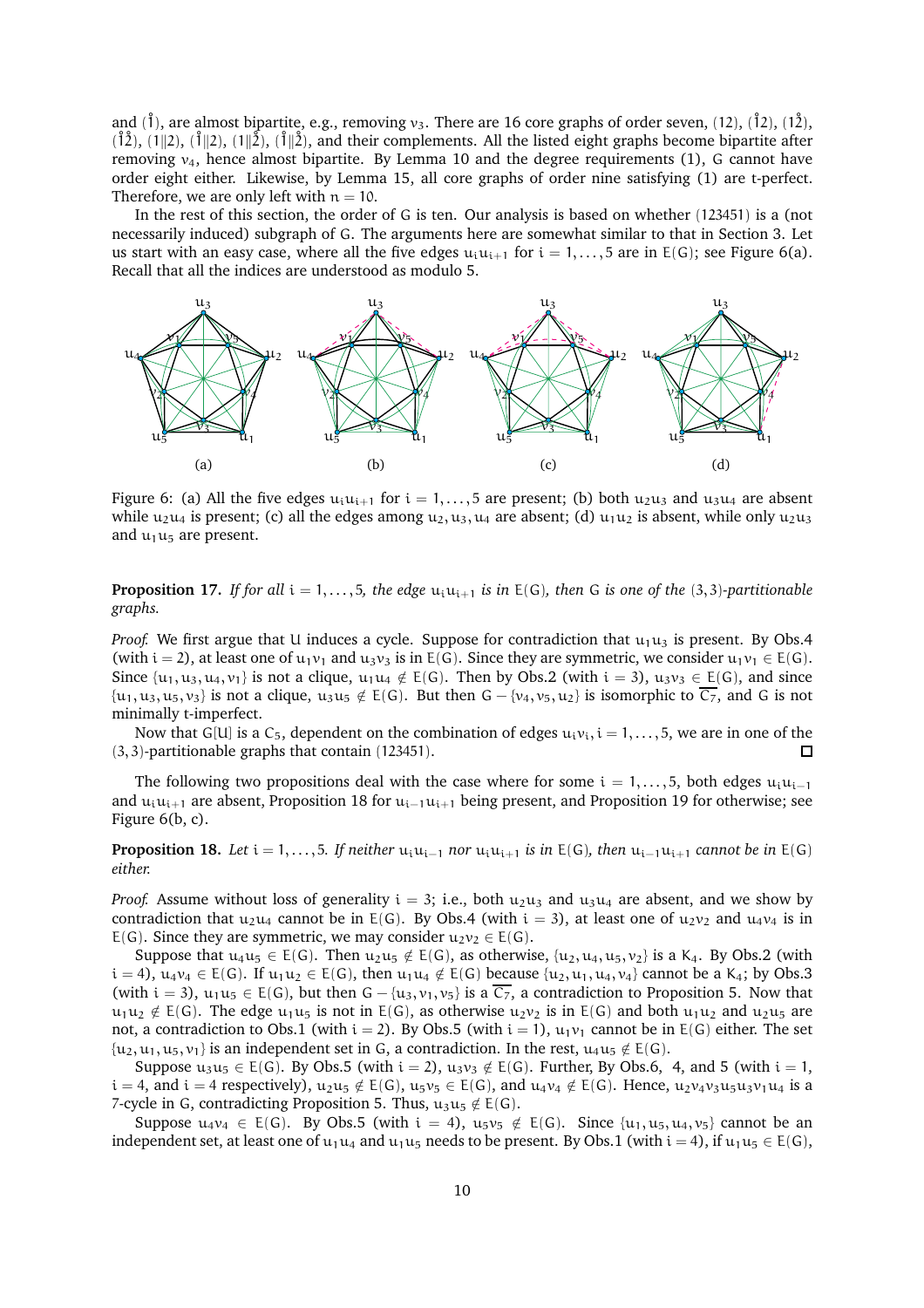then  $u_1u_4 \in E(G)$  as well. Therefore, we always have  $u_1u_4 \in E(G)$ . Since  $\{u_1, u_2, u_4, v_4\}$  cannot induce a K<sub>4</sub> in G, u<sub>1</sub>u<sub>2</sub> ∉ E(G). By Obs[.5](#page-4-5) (with i = 1), u<sub>1</sub>v<sub>1</sub> ∉ E(G). Since {u<sub>2</sub>, u<sub>1</sub>, u<sub>5</sub>, v<sub>1</sub>} is not an independent set, at least one of  $u_1u_5$  and  $u_2u_5$  is in E(G). If  $u_1u_5$  is in E(G), then by Obs[.1](#page-4-1) (with  $i = 2$ ),  $u_2u_5 \in E(G)$ and G – {u<sub>3</sub>, v<sub>1</sub>, v<sub>5</sub>} is isomorphic to  $\overline{C_7}$ . Otherwise, by Obs[.6](#page-4-6) (with i = 3), u<sub>2</sub>u<sub>5</sub> has to be absent as well, and then  $\{u_2, u_1, u_5, v_1\}$  is an independent set.

Therefore, none of  $u_3u_5$ ,  $u_4u_5$ , and  $u_4v_4$  can be in  $E(G)$ , and then  $\{u_3, u_4, u_5, v_4\}$  forms an independent set, contradicting Proposition [4.](#page-3-1)  $\Box$ 

<span id="page-10-0"></span>**Proposition 19.** *For all*  $i = 1, \ldots, 5$ *, at least one of*  $u_i u_{i-1}$  *and*  $u_i u_{i+1}$  *is in*  $E(G)$ *.* 

*Proof.* Assume without loss of generality, let  $i = 3$ . Suppose for contradiction that neither  $u_2u_3$  nor u<sub>3</sub>u<sub>4</sub> is in E(G). By Proposition [18,](#page-9-1) u<sub>2</sub>u<sub>4</sub>  $\notin$  E(G). Thus, u<sub>3</sub>v<sub>3</sub>  $\in$  E(G), as otherwise {u<sub>2</sub>, u<sub>3</sub>, u<sub>4</sub>, v<sub>3</sub>} forms an independent set. As a result,  $u_2v_2 \notin E(G)$ , as otherwise  $u_4$  has only one neighbor on the 5-cycle u<sub>3</sub>v<sub>3</sub>v<sub>2</sub>u<sub>2</sub>v<sub>5</sub>. Moreover, u<sub>1</sub>u<sub>2</sub> must be in G: Otherwise, by Proposition [18,](#page-9-1) (noting that u<sub>2</sub>u<sub>3</sub>  $\notin$  E(G),)  $u_1u_3$  cannot be in E(G) either, then  $\{u_1, u_2, u_3, v_2\}$  forms an independent set. By Obs[.1](#page-4-1) (with  $i = 3$ ),  $u_1u_3 \in E(G)$ , and then by Obs[.5](#page-4-5) (with  $i = 3$ ),  $u_4v_4 \notin E(G)$ . Since  $\{u_1, u_5, u_4, v_5\}$  does not induce an independent set, at least one of  $u_1u_5$ ,  $u_4u_5$ ,  $u_5v_5$ , and  $u_1u_4$  is in E(G).

First, suppose that  $u_1u_5$  is in E(G). Then  $u_3u_5$  is not in E(G), as otherwise  $\{u_3, u_5, u_1, v_3\}$  induces a K<sub>4</sub>. By Obs[.2](#page-4-4) (with i = 1),  $u_1v_1 \in E(G)$ . The edge  $u_4u_5 \notin E(G)$ , as otherwise contracting Obs[.1](#page-4-1) (with  $i = 3$ ). But then  $\{u_3, u_4, u_5, v_4\}$  forms an independent set.

Second, suppose that  $u_4u_5$  is in E(G). By Obs[.1](#page-4-1) (with  $i = 3$ ),  $u_3u_5 \in E(G)$ . If  $u_1v_1$  is in E(G), then by Obs[.1](#page-4-1) (with i = 1),  $u_1u_4 \in E(G)$ , which means that  $G-[u_2, v_4, v_5]$  is isomorphic to  $\overline{C_7}$ . Thus,  $u_1v_1 \notin E(G)$ ; a symmetric argument enables us to conclude that  $u_5v_5 \notin E(G)$ . Since neither of  $u_2u_4$  and  $u_5v_5$  is in E(G), from Obs[.2](#page-4-4) (with i = 5) we can conclude that,  $u_2u_5 \notin E(G)$ . By a symmetric argument we have  $u_1u_4$  is not in E(G) either. Now that none of  $u_1v_1$ ,  $u_5v_5$ ,  $u_2u_5$ , and  $u_1u_4$  is in E(G), there is a 7-cycle  $u_5u_4v_1v_5u_2u_1v_3$ . Therefore,  $u_4u_5 \notin E(G)$ .

Third, suppose  $u_5v_5$  is in E(G). By Obs[.1](#page-4-1) (with  $i = 5$ ),  $u_2u_5 \in E(G)$ . The edge  $u_3u_5 \in E(G)$ , as otherwise  $\{u_3, u_4, u_5, v_4\}$  forms an independent set. But then  $G - \{v_1, v_2, u_4\}$  is isomorphic to  $\overline{C_7}$ . Therefore,  $u_5v_5 \notin E(G)$ .

Last, suppose  $u_1u_4$  is in E(G). By Obs[.6](#page-4-6) (with  $i = 2$ ),  $u_3u_5 \notin E(G)$ . But then  $\{u_3, u_4, u_5, v_4\}$  forms an independent set.

In summary, none of  $u_1u_5$ ,  $u_4u_5$ ,  $u_5v_5$ , and  $u_1u_4$  can be in E(G), and thus  $\{u_1, u_5, u_4, v_5\}$  forms an independent set.  $\Box$ 

In the remaining case,  $u_i u_{i+1}$  for some  $i = 1, \ldots, 5$  is absent, but both  $u_{i+1} u_{i+2}$  and  $u_i u_{i-1}$  are present. Moreover, by Proposition [19,](#page-10-0) at least one of  $u_{i+2}u_{i+3}$  and  $u_{i-1}u_{i-2}$  is in E(G). See Figure [6\(](#page-9-0)d).

<span id="page-10-1"></span>**Proposition 20.** *If there is an*  $i = 1, \ldots, 5$  *such that*  $u_i u_{i+1}$  *is not in*  $E(G)$ *, then G is one of the* (3, 3)*-graphs.* 

*Proof.* Without loss of generality, let  $i = 1$ . Then  $u_1u_2 \notin E(G)$ ,  $u_2u_3$  and  $u_1u_5$  are in  $E(G)$ , and at least one of u<sub>3</sub>u<sub>4</sub> and u<sub>4</sub>u<sub>5</sub> is in E(G). We show by contradiction that u<sub>3</sub>u<sub>4</sub> and u<sub>4</sub>u<sub>5</sub> cannot be both in E(G). In particular, we show that none of  $u_1v_1$ ,  $u_2v_2$ ,  $u_1u_3$ ,  $u_2u_5$ , and  $u_3u_5$  is in E(G), and then  $u_1v_4u_2u_3v_1v_2u_5$ is a 7-cycle.

- If  $u_3u_5$  is in E(G), then by Obs[.4](#page-4-2) (with  $i = 4$ ), at least one of  $u_3v_3$  and  $u_5v_5$  is in E(G). If  $u_3v_3$ is in E(G) but u<sub>5</sub>v<sub>5</sub> is not, then by Obs[.2](#page-4-4) (with  $i = 5$ ),  $u_1u_3 \in E(G)$ , which means  $d(u_3) = 7$ , a contradiction. A symmetric argument applies if  $u_5v_5$  is in E(G) but  $u_3v_3$  is not. Hence, both  $u_3v_3$ and  $u_5v_5$  are in E(G). As a result, neither  $u_1u_3$  nor  $u_2u_5$  can be in E(G), as otherwise  $\{u_3, u_1, u_5, v_3\}$ or, respectively,  $\{u_5, u_2, u_3, v_5\}$  forms a clique. However, the vertex  $v_3$  has four neighbors on a 5cycle  $u_3u_5u_1v_4u_2$ . Therefore,  $u_3u_5 \notin E(G)$ .
- If  $u_1v_1$  is in E(G), then by Obs[.1](#page-4-1) (with  $i = 1$ ),  $u_1u_3 \in E(G)$ . Note that  $u_1u_4 \notin E(G)$ , as otherwise  $\{u_1, u_3, u_4, v_1\}$  forms a cliqued. By Obs[.2](#page-4-4) (with  $i = 3$ ),  $u_3v_3 \in E(G)$ . But then  $G - \{v_4, v_5, u_2\}$  is isomorphic to  $\overline{C_7}$ . Therefore,  $u_1v_1 \notin E(G)$ . By a symmetric argument,  $u_2v_2 \notin E(G)$ .
- Now that none of  $u_1v_1$ ,  $u_2v_2$ , and  $u_3u_5$  is in E(G), from Obs[.2](#page-4-4) (with  $i = 1$ ) it can be inferred  $u_1u_3 \notin E(G)$ , and then by Obs[.2](#page-4-4) (with  $i = 2$ ),  $u_2u_5 \notin E(G)$ .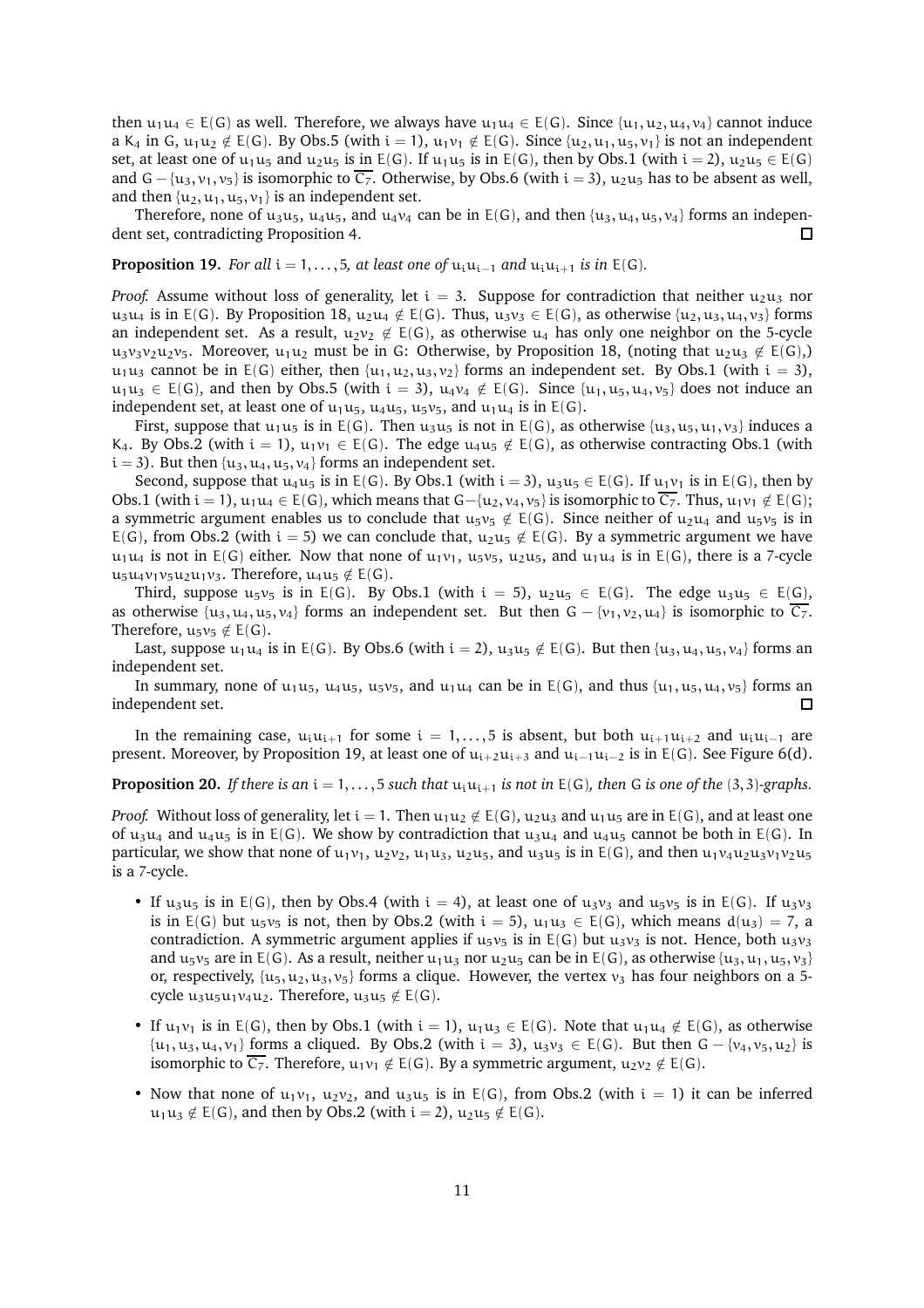Thus, at most one of  $u_3u_4$  and  $u_4u_5$  is in E(G). We may assume without loss of generality that  $u_3u_4$ is in  $E(G)$  and  $u_4u_5$  is not; the other case is symmetric.

We argue that none of  $u_1u_3$ ,  $u_3u_5$ ,  $u_1v_1$ , and  $u_5v_5$  can be in E(G). Suppose that  $u_1u_3$  is in E(G). By Obs[.2](#page-4-4) (with i = 1), at least one of  $u_1v_1$  and  $u_3u_5$  is in E(G). If  $u_3u_5 \in E(G)$ , then  $u_3v_3 \notin E(G)$ , as otherwise  $\{u_3, u_1, u_5, v_3\}$  forms a clique. On the other hand, by Obs[.4](#page-4-2) (with  $i = 2$ ), at least one of  $u_1v_1$  and  $u_3v_3$  is in E(G). Therefore, we always have  $u_1v_1 \in E(G)$ . Then  $u_1u_4 \notin E(G)$ , as otherwise  $\{u_1, u_3, u_4, v_1\}$  forms a clique. By Obs[.2](#page-4-4) (with  $i = 3$ ),  $u_3v_3 \in E(G)$ , which further implies  $u_3u_5 \notin E(G)$ because  $d(u_3) < 6$ . But then all of  $u_1u_5$ ,  $u_1u_3$ ,  $u_3u_4$ , and  $u_3v_3$  are in E(G) and none of  $u_1u_4$ ,  $u_3u_5$ , and  $u_4u_5$  is in E(G), contradicting Obs[.3](#page-4-7) (with  $i = 2$ ). Therefore,  $u_1u_3 \notin E(G)$ . By a symmetric argument, we can conclude that u<sub>3</sub>u<sub>5</sub> cannot be in E(G) either. Now that none of u<sub>1</sub>u<sub>3</sub>, u<sub>3</sub>u<sub>5</sub>, u<sub>1</sub>u<sub>2</sub>, and u<sub>4</sub>u<sub>5</sub> is in E(G), together with the fact that both  $u_2u_3$  and  $u_3u_4$  are in E(G), from Obs[.1](#page-4-1) (with  $i = 1$  and  $i = 5$ ), it can be inferred that both  $u_1v_1$  and  $u_5v_5$  cannot be in E(G).

At least one of  $u_4v_4$  and  $u_1u_4$  is in E(G), as otherwise  $u_1v_4v_5u_3u_4v_2u_5$  is a 7-cycle. If  $u_4v_4$  is in E(G), then Obs[.1](#page-4-1) (with  $i = 4$ ) will force  $u_1u_4$  in E(G) as well. On the other hand,  $u_1u_4$  is in E(G) and Obs[.4](#page-4-2) (with i = 5) will force  $u_4v_4$  in E(G) as well. Therefore, both  $u_4v_4$  and  $u_1u_4$  are in E(G). Moreover, at least one of  $u_2v_2$  and  $u_2u_5$  is in E(G), as otherwise  $u_5v_2v_1u_3u_2v_4u_1$  is a 7-cycle. By a symmetric argument, both u<sub>2</sub>v<sub>2</sub> and u<sub>2</sub>u<sub>5</sub> are in E(G). Note that u<sub>2</sub>u<sub>4</sub> cannot be in E(G), as otherwise G – {v<sub>1</sub>, v<sub>5</sub>, u<sub>3</sub>} is isomorphic to  $\overline{C_7}$ . Dependent on whether  $u_3v_3$  is in E(G), the graph is isomorphic to either (124351) or its complement.  $\Box$ 

The discussion on the order of G and Propositions [17–](#page-9-2)[20](#page-10-1) imply Theorem [1.](#page-1-4)

### <span id="page-11-10"></span>**References**

- [1] Yohann Benchetrit. *Geometric Properties of the Chromatic Number: Polyhedra, Structure and Algo*rithms. Ph.D. thesis, Université de Grenoble, 2015.
- <span id="page-11-3"></span>[2] Claude Berge. Les problm`es de coloration en th´eorie des graphes. *Publ. Inst. Statist. Univ. Paris 9*, pages 123–160, 1960.
- <span id="page-11-0"></span>[3] Claude Berge. Perfect graphs. In *Six Papers on Graph Theory*, pages 1–21. Calcutta: Indian Statistical Institute, 1963.
- <span id="page-11-4"></span>[4] Mouloud Boulala and Jean-Pierre Uhry. Polytope des independants d'un graphe serie-parallele. *Discrete Mathematics*, 27(3):225–243, 1979. [doi:10.1016/0012-365X\(79\)90160-2](https://doi.org/10.1016/0012-365X(79)90160-2).
- <span id="page-11-7"></span>[5] Henning Bruhn and Elke Fuchs. t-perfection in P<sub>5</sub>-free graphs. *SIAM Journal on Discrete Mathematics*, 31(3):1616–1633, 2017. [doi:10.1137/16M1059874](https://doi.org/10.1137/16M1059874).
- <span id="page-11-9"></span>[6] Henning Bruhn and Maya Stein. t-perfection is always strong for claw-free graphs. *SIAM Journal on Discrete Mathematics*, 24(3):770–781, 2010. [doi:10.1137/090769508](https://doi.org/10.1137/090769508).
- <span id="page-11-6"></span>[7] Henning Bruhn and Maya Stein. On claw-free t-perfect graphs. *Mathematical Programming*, 133:461–480, 2012. [doi:10.1007/s10107-010-0436-9](https://doi.org/10.1007/s10107-010-0436-9).
- <span id="page-11-5"></span>[8] Maria Chudnovsky, Neil Robertson, Paul D. Seymour, and Robin Thomas. The strong perfect graph theorem. *Annals of mathematics*, 164(1):51–229, 2006. [doi:10.4007/annals.2006.164.51](https://doi.org/10.4007/annals.2006.164.51).
- <span id="page-11-1"></span>[9] V´aclav Chv´atal. On certain polytopes associated with graphs. *Journal of Combinatorial Theory, Series B*, 18:138–154, 1975. [doi:10.1016/0095-8956\(75\)90041-6](https://doi.org/10.1016/0095-8956(75)90041-6).
- <span id="page-11-8"></span>[10] Vásek Chvátal, Ronald L. Graham, André F. Perold, and Sue Whitesides. Combinatorial designs related to the strong perfect graph conjecture. *Discrete Mathematics*, 26(2):83–92, 1979. [doi:10.1016/0012-365X\(79\)90114-6](https://doi.org/10.1016/0012-365X(79)90114-6).
- <span id="page-11-2"></span>[11] Friedrich Eisenbrand, Stefan Funke, Naveen Garg, and Jochen Könemann. A combinatorial algorithm for computing a maximum independent set in a t-perfect graph. In *Proceedings of the Fourteenth Annual ACM-SIAM Symposium on Discrete Algorithms, January 12-14, 2003, Baltimore, Maryland, USA*, pages 517–522. ACM/SIAM, 2003. URL: <http://dl.acm.org/citation.cfm?id=644108.644194>.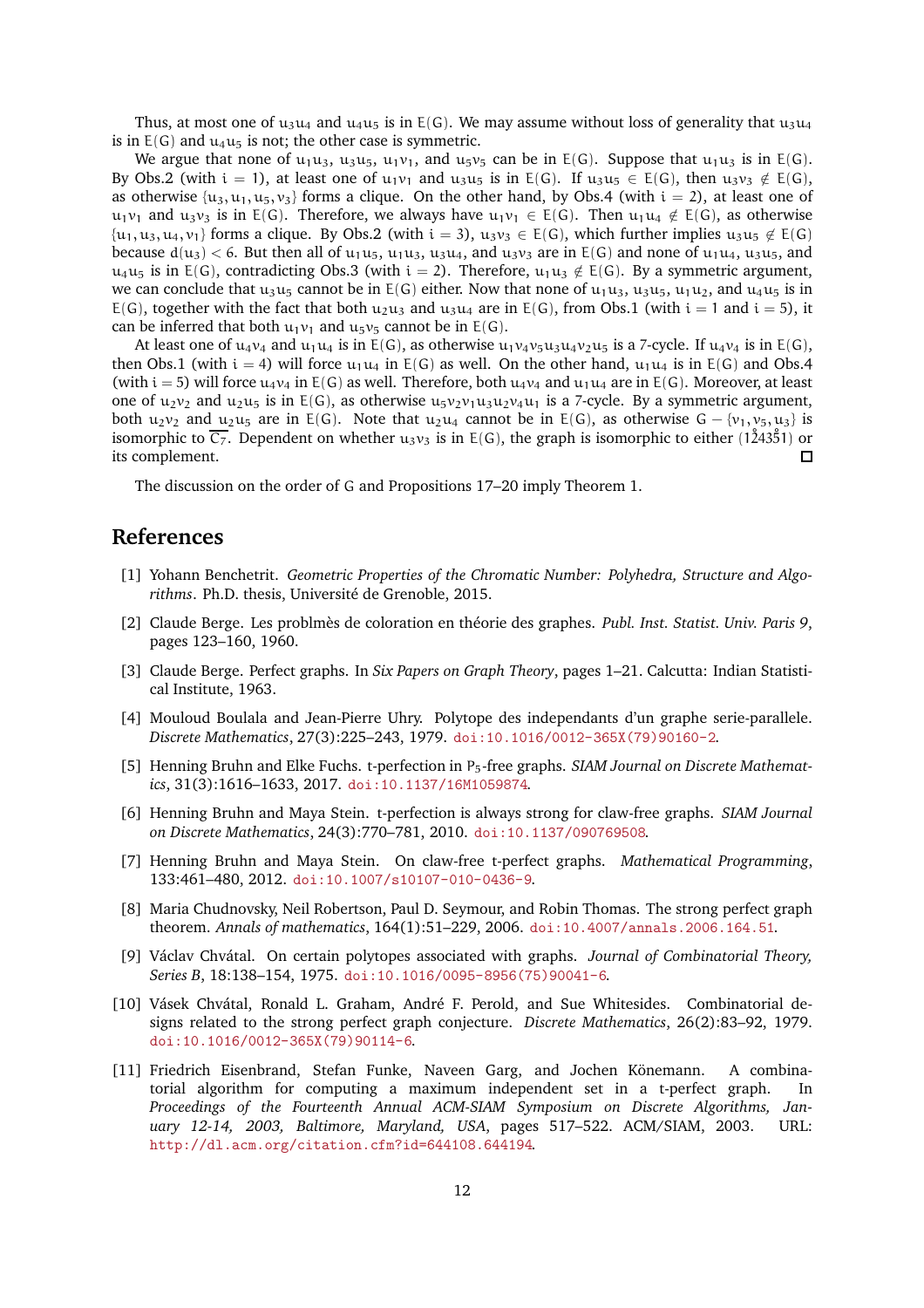- <span id="page-12-4"></span>[12] Jean Fonlupt and Jean-Pierre Uhry. Transformations which preserve perfectness and h-perfectness of graphs. In Achim Bachem, Martin Grötschel, and Bemhard Korte, editors, *Bonn Workshop on Combinatorial Optimization*, volume 66 of *North-Holland Mathematics Studies*, pages 83–95. North-Holland, 1982. [doi:https://doi.org/10.1016/S0304-0208\(08\)72445-9](https://doi.org/https://doi.org/10.1016/S0304-0208(08)72445-9).
- <span id="page-12-10"></span><span id="page-12-5"></span>[13] Albertus M. H. Gerards. A min-max relation for stable sets in graphs with no odd-K4. *Journal of Combinatorial Theory, Series B*, 47(3):330–348, 1989. [doi:10.1016/0095-8956\(89\)90032-4](https://doi.org/10.1016/0095-8956(89)90032-4).
- <span id="page-12-3"></span>[14] Albertus M. H. Gerards and F. Bruce Shepherd. The graphs with all subgraphs t-perfect. *SIAM Journal on Discrete Mathematics*, 11(4):524–545, 1998. [doi:10.1137/S0895480196306361](https://doi.org/10.1137/S0895480196306361).
- <span id="page-12-9"></span>[15] Martin Grötschel, László Lovász, and Alexander Schrijver. Relaxations of vertex packing. *Journal of Combinatorial Theory, Series B*, 40(3):330–343, 1986. [doi:10.1016/0095-8956\(86\)90087-0](https://doi.org/10.1016/0095-8956(86)90087-0).
- [16] Ken-ichi Kawarabayashi, Atsuhiro Nakamoto, Yoshiaki Oda, Katsuhiro Ota, Shinsei Tazawa, and Mamoru Watanabe. On separable self-complementary graphs. *Discrete Mathematics*, 257(1):165– 168, 2002. [doi:10.1016/S0012-365X\(02\)00399-0](https://doi.org/10.1016/S0012-365X(02)00399-0).
- <span id="page-12-8"></span>[17] László Lovász. Normal hypergraphs and the perfect graph conjecture. *Discrete Mathematics*, 2(3):253–267, 1972. [doi:10.1016/0012-365X\(72\)90006-4](https://doi.org/10.1016/0012-365X(72)90006-4).
- <span id="page-12-1"></span>[18] George L. Nemhauser and Leslie E. Trotter Jr. Properties of vertex packing and independence system polyhedra. *Mathematical Programming*, 6(1):48–61, 1974. [doi:10.1007/BF01580222](https://doi.org/10.1007/BF01580222).
- <span id="page-12-2"></span>[19] George L. Nemhauser and Leslie E. Trotter Jr. Vertex packings: Structural properties and algorithms. *Mathematical Programming*, 8(1):232–248, 1975. [doi:10.1007/BF01580444](https://doi.org/10.1007/BF01580444).
- <span id="page-12-6"></span><span id="page-12-0"></span>[20] Manfred W. Padberg. Perfect zero-one matrices. *Mathematical Programming*, 6(1):180–196, 1974. [doi:10.1007/BF01580235](https://doi.org/10.1007/BF01580235).
- [21] Alexander Schrijver. *Combinatorial Optimization: Efficiency and Polyhedra*, volume 24 of *Algorithms and Combinatorics*. Springer-Verlag, Berlin, 2003.
- <span id="page-12-7"></span>[22] F. Bruce Shepherd. Applying Lehman's theorems to packing problems. *Mathematical Programming*, 71:353–367, 1995. [doi:10.1007/BF01590960](https://doi.org/10.1007/BF01590960).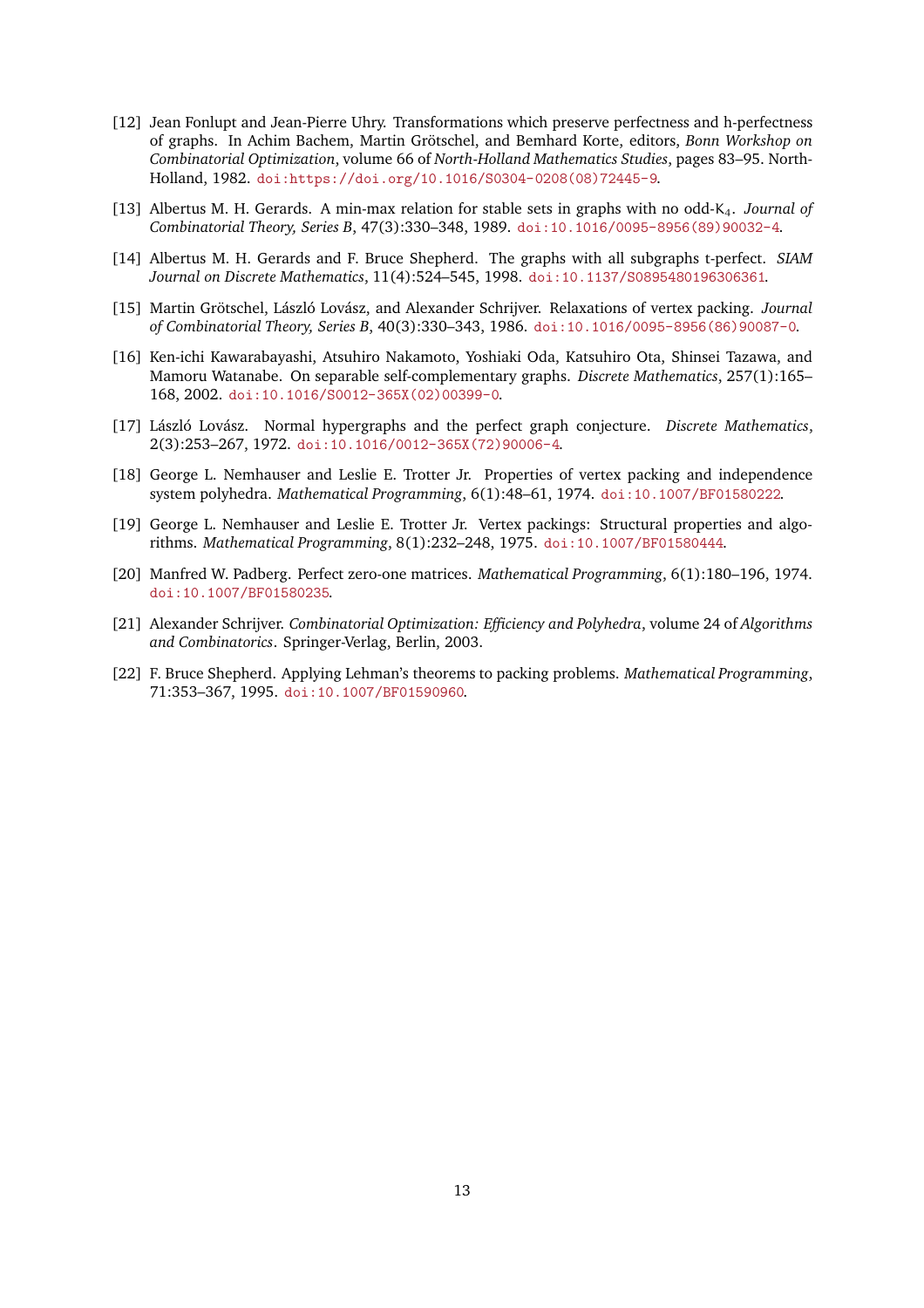## **Appendix: Omitted Proofs**

The following sufficient condition for t-perfection is due to Benchetrit [\[1\]](#page-11-10).

<span id="page-13-0"></span>**Proposition 21** ([\[1\]](#page-11-10))**.** *Let* K *be a clique of a graph* G*. If* G−v *is t-perfect for every* v ∈ K*, then* G *is t-perfect.*

**Proposition [9](#page-4-3) (restated).** The following graphs are t-perfect: (12), (1 $\parallel$ 2), (1 $\parallel$ 2), (1 $\parallel$ 2), (1 $\parallel$ 23), (312)*,*  $(\hat{1}3\hat{1}\hat{2}), (\hat{1}\hat{2}4), (\hat{1}4\hat{2}), (\hat{1}\hat{2}\hat{4}), (\hat{1}\hat{4}\hat{2}), (\hat{1}\hat{2}\hat{1}\hat{4}), (\hat{1}\hat{2}4), (\hat{1}\hat{2}\hat{4}), (\hat{1}\hat{3}\hat{4}\hat{2}), (\hat{1}\hat{3}\hat{4}\hat{2}), (\hat{1}\hat{3}\hat{4}\hat{2}), (\hat{1}\hat{2}\hat{4}\hat{3}), (\hat{2}\hat{3}\hat{1}4), (\hat{2}\hat{3}\hat{1}4), (\hat{1}\hat{2}\hat{4}\hat{2}), (\$  $(2314)$ ,  $(1432)$ ,  $(1243)$ <sup>2</sup>,  $(1243)$ ,  $(13241)$ ,  $(1324)$ ,  $(14||23)$ ,  $(1432)$ ,  $(13||24)$ , and  $(2413)$ .

*Proof.* Graphs (12), (1 $\parallel$ 2), (1 $\parallel$ 2), (1 $\parallel$ 1), and (1<sup>2</sup>) are almost bipartite graph, hence t-perfect. For each of the other graphs, we find a 3-clique K and then use Proposition [21.](#page-13-0) To show  $G - v$  is t-perfect for every  $v \in K$ , we either directly show that it is isomorphic to a t-perfect graph, or show that it is a  $K_4$ -free perfect graph (Proposition [3\)](#page-3-0). The details are listed in Table [2,](#page-15-0) where  $\star$  means that the graph is a K<sub>4</sub>-free perfect graph.  $\Box$ 

<span id="page-13-1"></span>**Lemma 22.** *Graphs* (1˚243˚51) *and* (˚1˚243˚5˚1) *are minimally t-imperfect.*

*Proof.* First, we show that neither of  $(1\dot{2}43\dot{5}1)$  and  $(1\dot{2}43\dot{5}1)$  is t-perfect. Let G be either of them, and let  $x = (\frac{1}{3}, \ldots, \frac{1}{3})^T$ . It is not difficult to use the definition to verify that x is in P(G). On the other hand, x is not in the independent set polytope of G because the maximum independent sets for both graph have order three, while the sum of elements in x is  $\frac{10}{3}$ . Thus, the independent set polytope of G is different from P(G).

We now argue that every proper t-minor of G is t-perfect. Since  $N(v)$  is not an independent set for every  $v \in V(G)$ , it suffices to show that G−v is t-perfect for every  $v \in V(G)$ . This can be further simplified by the following two observations. First,  $G-u_2 \cong G-u_5$  and  $G-u_3 \cong G-u_4$ . Second,  $G-u_i \cong G-v_i$  for  $i = 1, \ldots, 5$ . It is easy to verify that both  $(1\dot{2}43\dot{5}1) - u_1$  and  $(\dot{1}\dot{2}43\dot{5}\dot{1}) - u_1$  are isomorphic to  $(\dot{1}32\dot{4})$ , while  $(1\dot{2}43\dot{5}1) - u_2 \approx (21\dot{3}4)$  and  $(\dot{1}\dot{2}43\dot{5}1) - u_2 \approx (21\dot{3}\dot{4})$  and  $(1\dot{2}43\dot{5}1) - u_3 \approx (1\dot{4}3\dot{2})$ . To prove the t-perfection of the five graphs  $(\hat{1}32\hat{4})$ ,  $(21\hat{3}4)$ ,  $(21\hat{3}4)$ ,  $(143\hat{2})$ , and  $(14\hat{3}\hat{2})$ -perfect, we use samilar arguments as those in Proposition [9,](#page-4-3) and the details are listed in Table [3.](#page-15-1)  $\Box$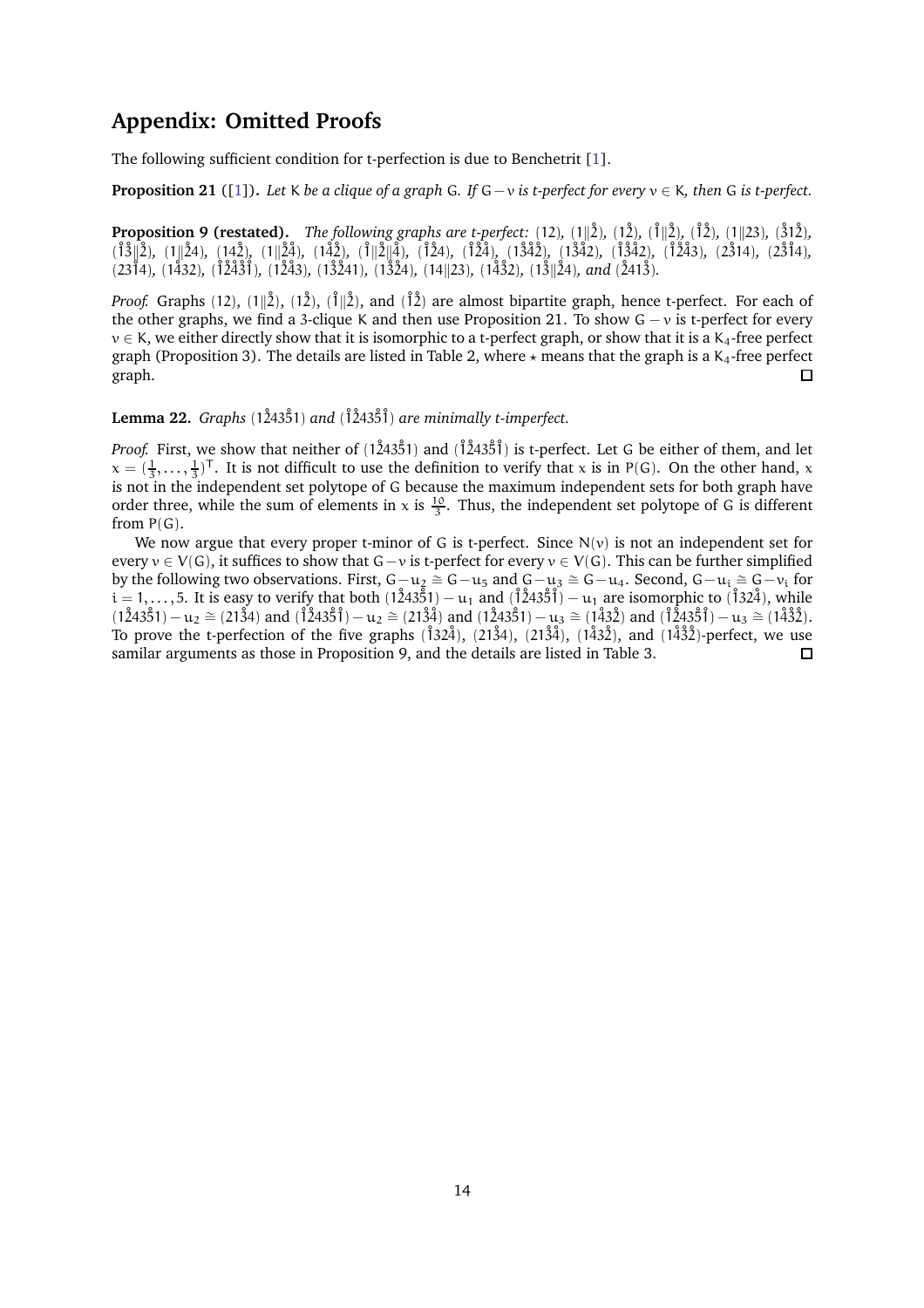

Figure 7: Some t-perfect graphs